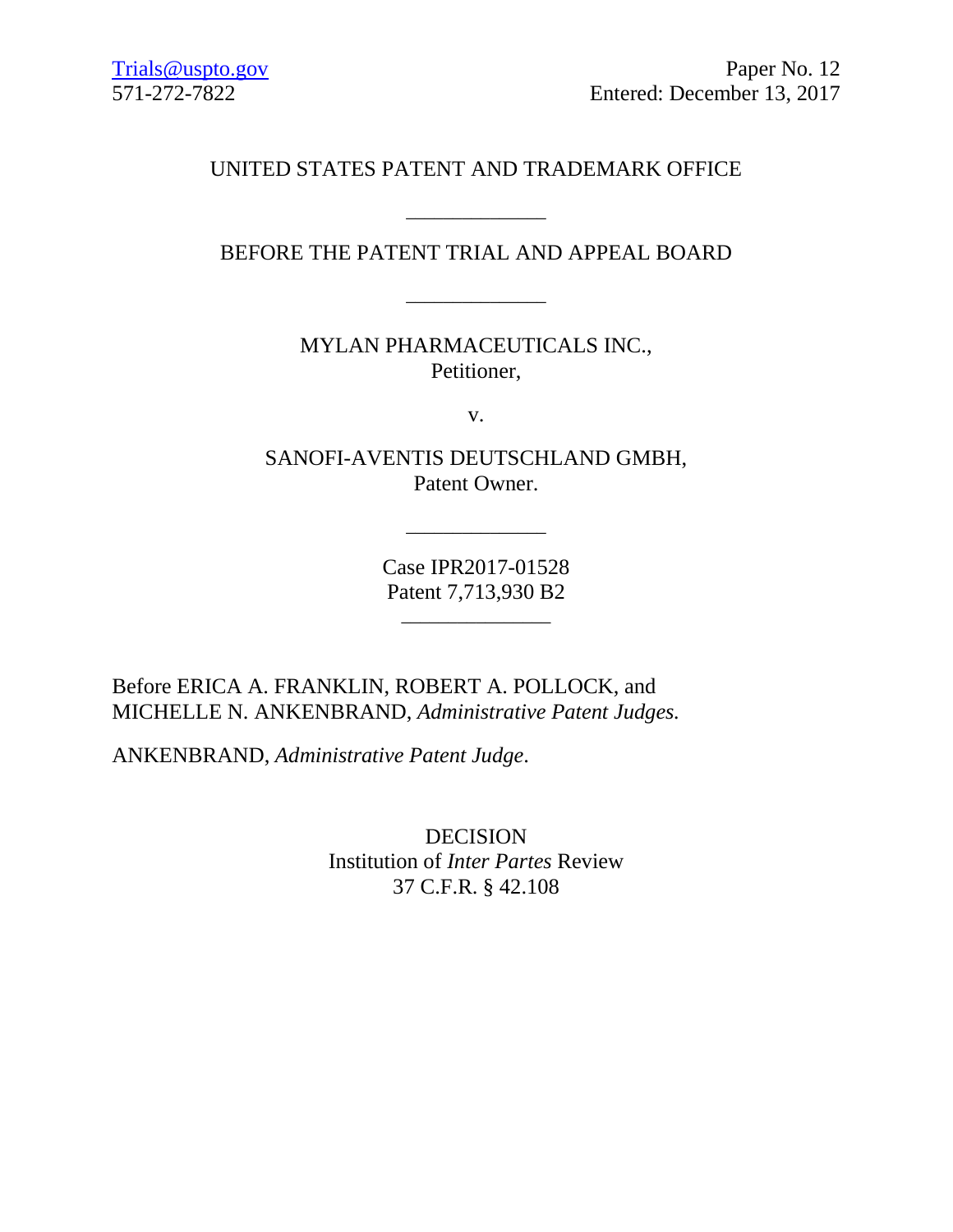#### I. INTRODUCTION

Mylan Pharmaceuticals, Inc. ("Petitioner") requests an *inter partes* review of claims 1–20 of U.S. Patent No. 7,713,930 B2 (Ex. 1002, "the '930 patent"). Paper 2 ("Pet."). Sanofi-Aventis Deutschland GmbH ("Patent Owner") filed a Preliminary Response. Paper 7 ("Prelim. Resp.").

We have authority to determine whether to institute an *inter partes* review. 35 U.S.C. § 314(b); 37 C.F.R. § 42.4(a). We may not institute an *inter partes* review "unless . . . there is a reasonable likelihood that the petitioner would prevail with respect to at least 1 of the claims challenged in the petition." 35 U.S.C. § 314(a). Applying that standard, and upon consideration of the information presented in the Petition and Preliminary Response, we institute an *inter partes*  review as to claims 1–20 of the '930 patent.

#### II. BACKGROUND

#### *A. Related Matters*

Patent Owner identifies the following pending litigation involving the '930 patent: *Sanofi-Aventis U.S. LLC v. Merck Sharp & Dohme Corp.*, C.A. No. 1-16 cv-00812-RGA (D. Del.); *Sanofi-Aventis v. Merck Sharp & Dohme Corp.*, C.A. No. 2-17-cv-05914 (D.N.J.). Paper 6, 2. Patent Owner also identifies the following concluded litigation involving the '930 patent: *Sanofi-Aventis U.S. LLC v. Eli Lilly & Co.*, C.A. No. 1-14-cv-00113-RGA (D. Del.); *Sanofi-Aventis U.S. LLC v. Eli Lilly & Co.*, C.A. No. 1-14-cv-00884-RGA (D. Del.). *Id.*; Prelim. Resp. 55. Patent Owner also identifies as related IPR2017-01526—an *inter partes*  review Petitioner filed challenging U.S. Patent No. 7,476,652 (Ex. 1001, "the '652 patent"), which issued from a parent application to the application that issued as the '930 patent. Paper 6, 2.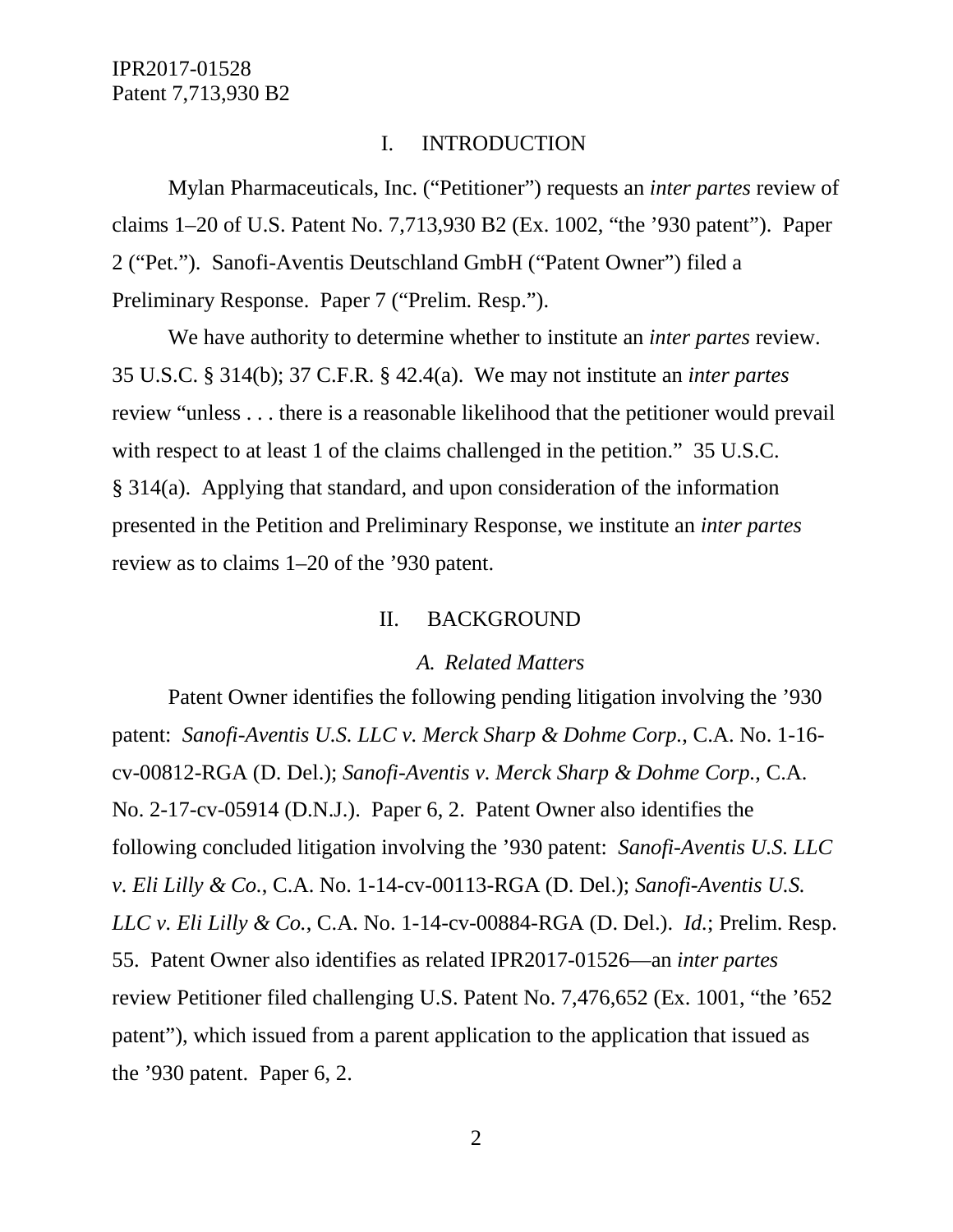As Patent Owner points out, the Petition does not identify the pending or concluded litigation involving the'930 patent. Prelim. Resp. 54. In that regard, the Petition states that Petitioner "is not a party to any litigation related to the '930 patent." Pet. 2. Patent Owner argues that we should deny the Petition due to Petitioner's failure to identify all related matters pursuant to 37 C.F.R. § 42.8(b)(2). Prelim. Resp. 54.

We do not find sufficient grounds to deny the Petition. To be sure, § 42.8(b)(2) requires all parties to identify "any other judicial or administrative matter that would affect, or be affected by, a decision in the proceeding." The district court litigation that Patent Owner identifies, however, does not involve Petitioner as a party, and it is not apparent from the record that Petitioner was aware of, but failed to identify, that district court litigation.

Although we do not deny the Petition as Patent Owner requests, we direct Petitioner to update its mandatory notices to include the pending and concluded litigation that Patent Owner identifies, as well as IPR2017-01526. We also remind the parties of their continuing obligation to file an updated mandatory notice "within 21 days of a change of the information" required in the notices. 37 C.F.R.  $§$  42.8(a)(3).

# *B. The '930 Patent (Ex. 1002)*

The '930 patent, also titled "Acidic Insulin Preparations Having Improved Stability," issued on May 11, 2010. Ex. 1002, (45), (54). The '930 patent relates to a pharmaceutical formulation comprising a modified insulin—insulin glargine  $(Gly(A21)$ -Arg $(B31)$ -Arg $(B32)$ -human insulin); at least one surfactant; at least one preservative; and optionally an isotonicizing agent, buffers or other excipients, wherein the formulation has a pH in the acidic range. *See, e.g.*, Ex. 1002, Abstract, 1:15–23, 11:49–56. The formulation is used to treat diabetes, and is "particularly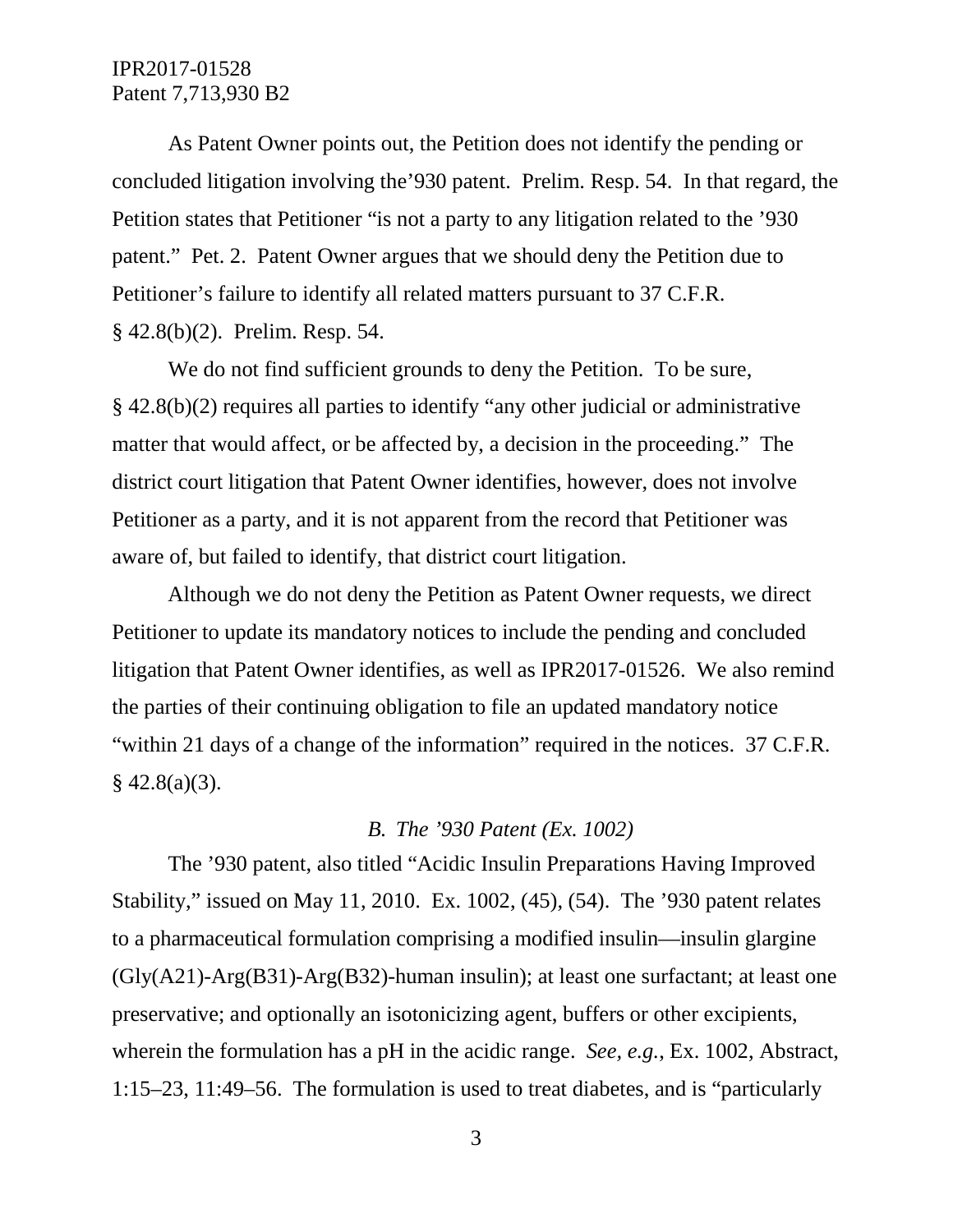suitable for preparations in which a high stability to thermal and/or physicomechanical stress is necessary." *Id.* at 1:23–26. According to the specification, insulin glargine was a known modified insulin with a prolonged duration of action injected once daily as an acidic, clear solution that "precipitates on account of its solution properties in the physiological pH range of the subcutaneous tissue as a stable hexamer associate." *Id.* at 2:61–66.

The specification explains, however, that insulins exhibit decreased stability and increased susceptibility to aggregation in response to thermal and physicomechanical stress at acidic pH, resulting in turbidity and precipitation (i.e., particle formation). *Id.* at 3:7–11. Such stresses can arise during use or shaking of the insulin solution. *Id.* at 5:43–67. Also contributing to aggregation are hydrophobic surfaces with which the insulin solution comes into contact, including those on glass vessels storing the insulin solution, sealing cap stopper materials, and siliconized insulin syringes. *Id.* at 3:13–22.

According to the specification, it has "surprisingly been found" that adding surfactants to the insulin solution or formulation "can greatly increase the stability of acidic insulin preparations," thereby producing insulin solutions having "superior stability to hydrophobic aggregation nuclei for several months [u]nder temperature stress." *Id.* at 3:45–49; *see id.* at 5:29–11:47 (examples showing that adding the surfactant polysorbate 20 or polysorbate 80 to an insulin glargine formulation stabilizes the formulation in use and during physicomechanical stressing).

#### *C. Illustrative Claim*

Petitioner challenges claims 1–20 of the '930 patent, of which claim 1 is independent. Claim 1 is illustrative of the claimed subject matter and recites: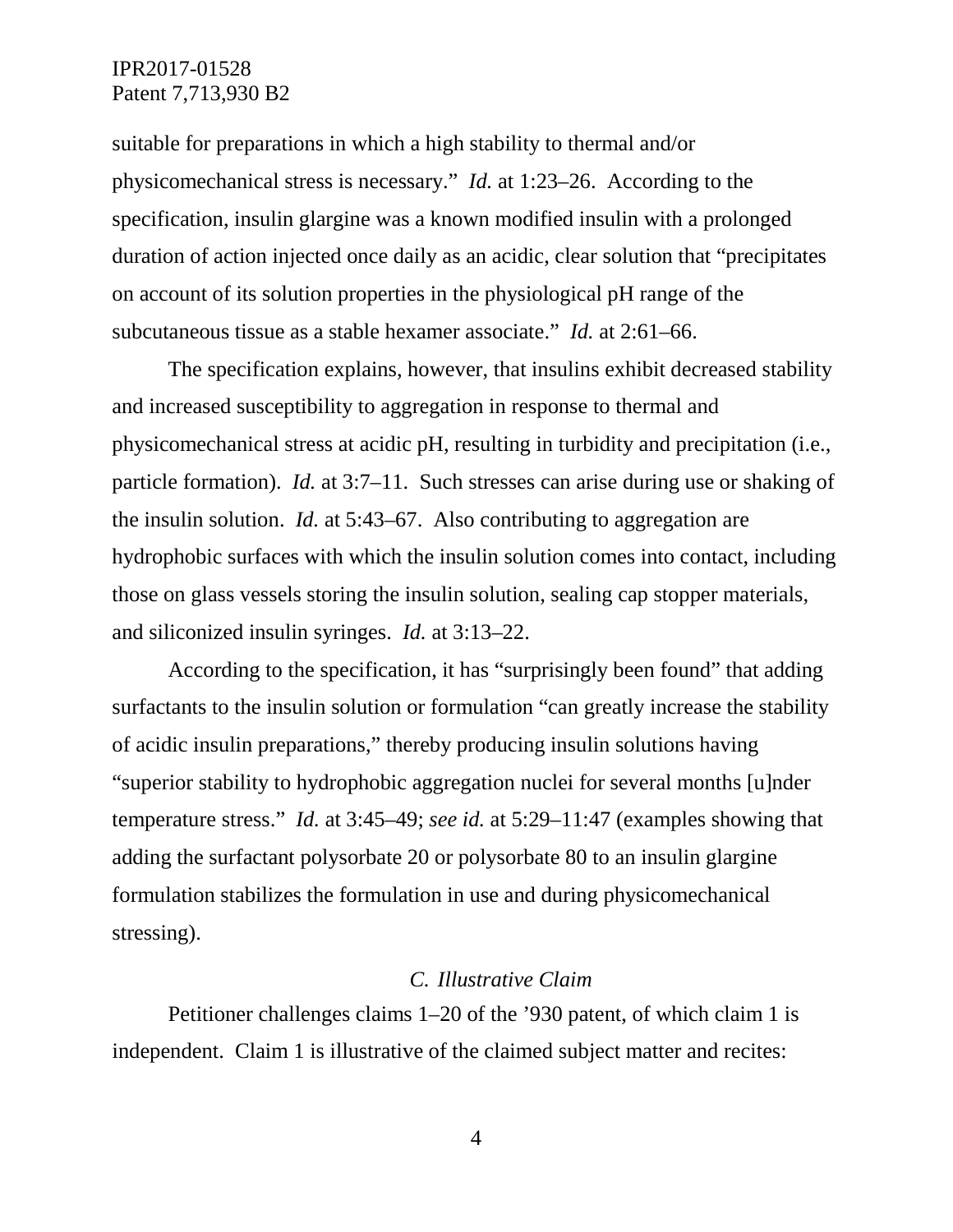1. A pharmaceutical formulation comprising Gly(A21), Arg(B31), Arg(B32)-human insulin;

at least one chemical entity chosen from esters and ethers of polyhydric alcohols;

at least one preservative; and

water,

wherein the pharmaceutical formulation has a pH in the acidic range from 1 to 6.8.

Ex. 1002, 11:49–56.

# *D. The Asserted Grounds of Unpatentability*

Petitioner asserts that the challenged claims of the '930 patent are

unpatentable based on the following grounds:

| References                                          | <b>Statutory Basis</b> | Claim(s) Challenged |
|-----------------------------------------------------|------------------------|---------------------|
| Lantus Label <sup>1</sup> and Lougheed <sup>2</sup> | \$103                  | $1 - 20$            |
| Lantus Label and FASS <sup>3</sup>                  | \$103                  | $1-18, 20$          |
| Lantus Label and Grau <sup>4</sup>                  | \$103                  | $1-18, 20$          |
| Lantus Label, FASS or Grau, and                     | \$103                  | 19                  |
| Lougheed                                            |                        |                     |
| Owens <sup>5</sup> and Lougheed                     | \$103                  | $1 - 20$            |

<span id="page-4-0"></span> 1 Physicians' Desk Reference, Lantus entry 709–713 (55th ed. 2001) (Ex. 1004). We refer in this decision to the corrected version of Exhibit 1004.

<span id="page-4-1"></span><sup>2</sup> W.D. Lougheed et al., *Physical Stability of Insulin Formulations*, 32 DIABETES 424–432 (1983) (Ex. 1006).

<span id="page-4-2"></span><sup>3</sup> Farmaceutiska Specialiteter I Sverige ("FASS"), Summary of Product Characteristics Entry for Insuman Infusat (2000) (certified English translation provided as Ex. 1007A; original Swedish version provided as Ex. 1007).

<span id="page-4-3"></span><sup>4</sup> Ulrich Grau & Christopher D. Saudek, *Stable Insulin Preparation for Implanted Insulin Pumps – Laboratory & Animal Trials*, 36 DIABETES 1453–59 (1987) (Ex. 1008).

<span id="page-4-4"></span><sup>5</sup> David R. Owens et al., *Pharmacokinetics of 125I-Labeled Insulin Glargine (HOE 901) in Healthy Men – Comparison with NPH insulin and the influence of different subcutaneous injection sites*, 23 DIABETES CARE 813–819 (2000) (Ex. 1005).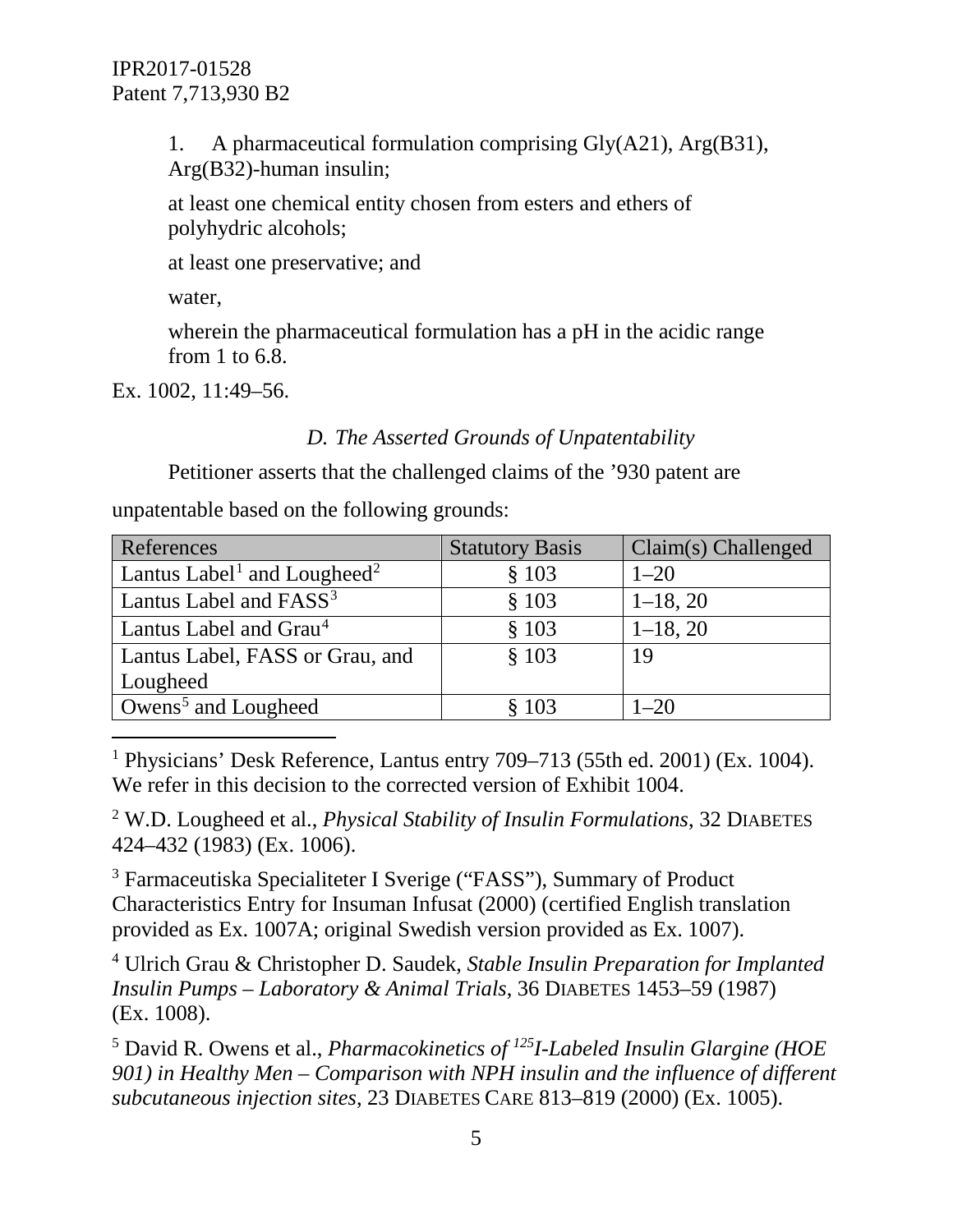| References               | <b>Statutory Basis</b> | $Claim(s)$ Challenged |
|--------------------------|------------------------|-----------------------|
| Owens and FASS           | \$103                  | $1-18, 20$            |
| Owens and Grau           | \$103                  | $1-18, 20$            |
| Owens, FASS or Grau, and | \$103                  |                       |
| Lougheed                 |                        |                       |

Petitioner supports the Petition with the testimony of Samuel H. Yalkowsky, Ph.D. (Ex. 1003).

#### III. ANALYSIS

#### *A. Discretionary Denial under 35 U.S.C. § 325(d)*

Patent Owner argues that we should exercise our discretion to deny the asserted grounds under 35 U.S.C. § 325(d) because they present substantially the same prior art and arguments the Office previously considered during the prosecution of the '930 patent and the parent application that issued as the '652 patent. Prelim. Resp. 43–51. Patent Owner points to the Examiner's rejection over the combination of Dörschug<sup>[6](#page-5-0)</sup> and Canadian Patent No. 1 258 42[7](#page-5-1) ("CA 427").<sup>7</sup> *Id.* at 44–45 (citing Ex.  $1002A$ ,  $8114$  $8114$ –115). Patent Owner contends that Dörschug discloses a plasmid for preparing insulin glargine and various formulation components in aqueous solution. *Id.* at 44. Patent Owner further contends that the list of components Dörschug discloses "substantially overlaps with the list of components that Petitioner asserts" Lantus Label and Owens teach. *Id.* at 44–45. And Patent Owner notes that CA 427 discloses formulations comprising nonglargine insulin, as well as "what the Examiner described as 'surfactants such as

<span id="page-5-0"></span> <sup>6</sup> Dörschug, U.S. Patent No. 5,656,277, issued Aug. 12, 1997 (Ex. 2004).

<span id="page-5-1"></span><sup>7</sup> Grau et al., Canadian Patent No. 1 258 427, issued August 15, 1989 (Ex. 2005).

<span id="page-5-2"></span><sup>8</sup> Exhibit 1002A is the prosecution history of the '930 patent. For ease of reference, we refer to the pagination that Petitioner has added to the exhibit.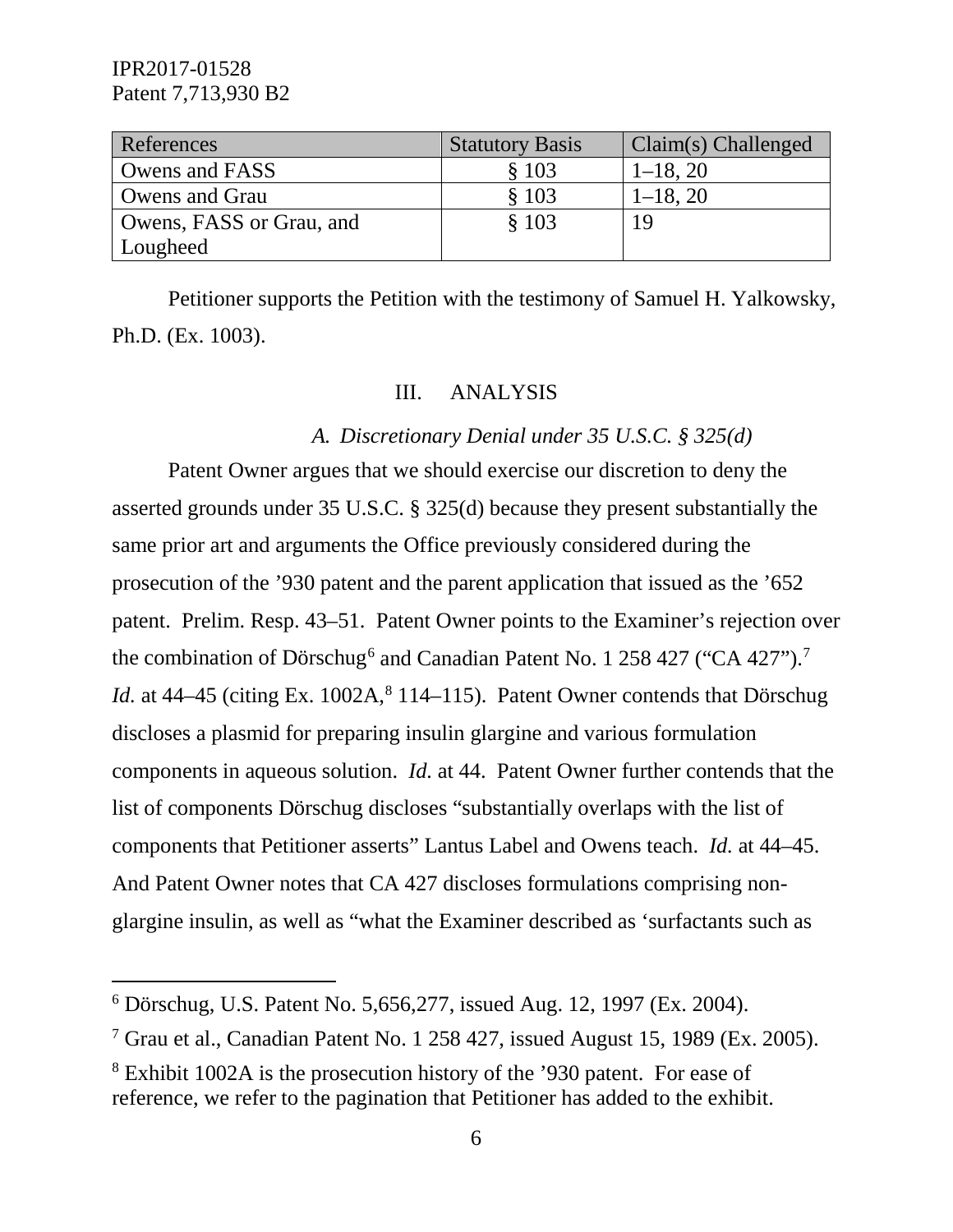compounds of formula III, which are esters of glycerol, a polyhydric alcohol,'" and other formulation components. *Id.* at 45. According to Patent Owner, CA 427's disclosure is substantially the same as the disclosures of Petitioner's secondary references (i.e., Lougheed, FASS, and Grau). Thus, argues Patent Owner, the Examiner's rejection combined CA 427's disclosure with Dörschug in the same way that Petitioner combines the asserted references. *Id.* at 45–46. Patent Owner also argues that the applicants successfully overcame the Examiner's rejection with arguments that the insulin formulation art is unpredictable. *Id.* at 46 (citing Ex. 1002A, 32–35, 100).

The application that issued as the '930 is a continuation of the application that issued as the '652 patent, application No. 11/089,777 ("the '777 application"). Ex. 1002, (63). Patent Owner further directs us to the prosecution history of the '652 patent. Prelim Resp. 47 (asserting that the Board has considered arguments made during the prosecution of a parent application in determining whether to exercise discretion under § 325(d) to deny institution of an *inter partes* review challenging a child patent). Patent Owner points to several patents disclosing surfactants in formulations of human or animal insulins that the Examiner considered during prosecution of the '652 patent—Massey<sup>9</sup> and Hirai.<sup>[10](#page-6-1)</sup> *Id.* at 48– 49 (citing Ex. 1001A,<sup>[11](#page-6-2)</sup> 2406–11; Ex. 1023; Ex. 1024). Patent Owner asserts that the Office, therefore, "previously considered the patentability of the challenged claims over Glargine and non-Glargine insulin art, and concluded that the claimed Glargine formulation would not have been obvious." *Id.* at 49.

<span id="page-6-0"></span> <sup>9</sup> Massey et al., U.S. Patent No. 4,839,341, issued June 13, 1989 (Ex. 1024).

<span id="page-6-1"></span><sup>&</sup>lt;sup>10</sup> Hirai et al., U.S. Patent No. 4,153,689, issued May 8, 1979 (Ex. 1023).

<span id="page-6-2"></span><sup>&</sup>lt;sup>11</sup> Exhibit 1001A is the prosecution history of the  $652$  patent. For ease of reference, we refer to the pagination that Petitioner has added to the exhibit.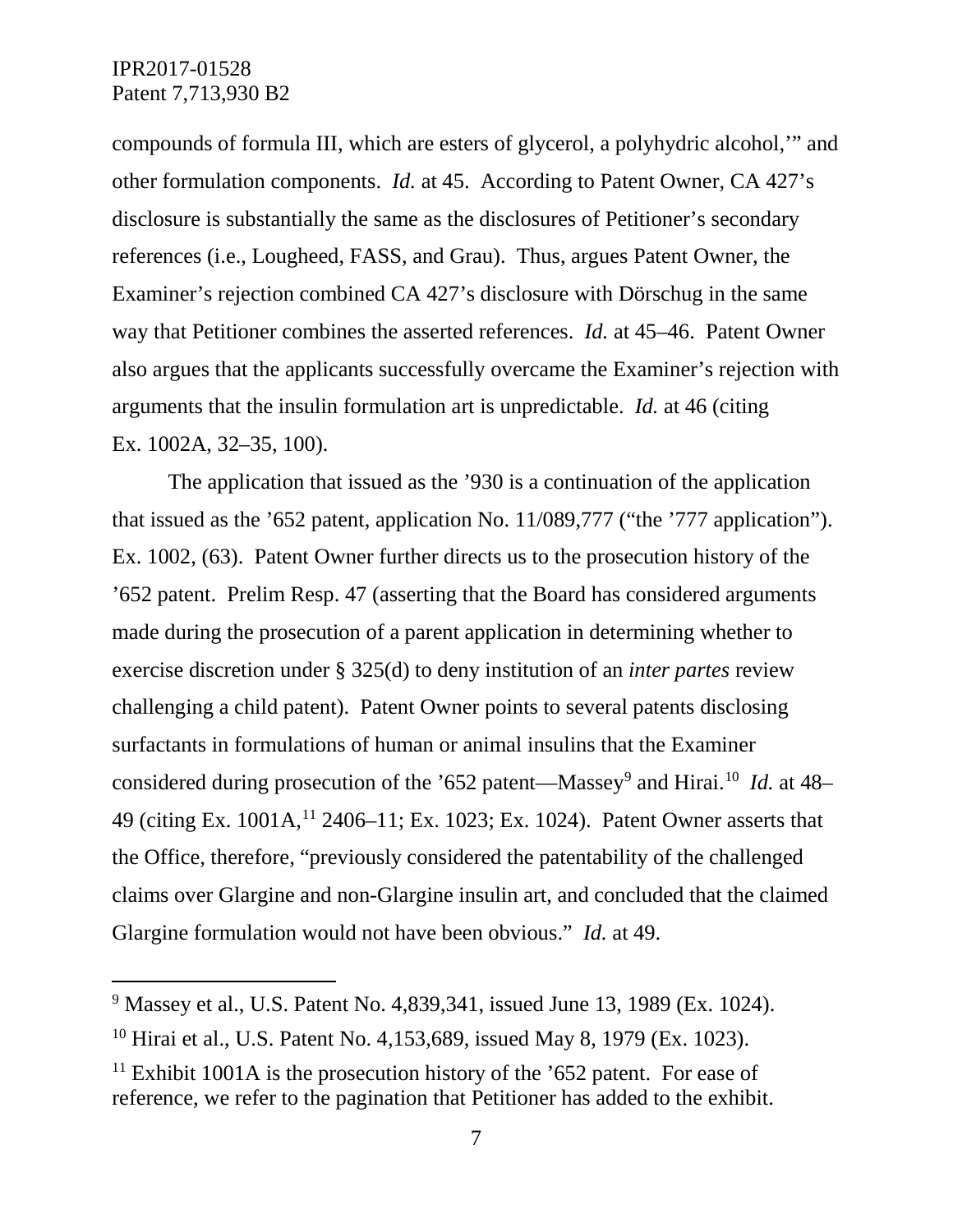We have considered Patent Owner's arguments, but decline to exercise our discretion under § 325(d). First, we note that Petitioner's asserted references are not the same references that the Examiner considered during prosecution of the '930 patent. *See* Pet. 12 (explaining that the Examiner's rejections did not include Lantus Label, Owens, Lougheed, FASS, or Grau).

Second, even assuming that the art Petitioner asserts is substantially similar to the art that the Office considered during prosecution of the '930 patent, it is unclear to us whether the Examiner considered the art sufficiently. In that regard, we note that claim 1 of the '930 patent is the same as claim 26 from the '777 application. *Compare* Ex. 1001A, 70 (claim 26, which recites a pharmaceutical formulation comprising glargine; "at least one chemical entity chosen from esters and ethers of polyhydric alcohols; at least one preservative; and water, wherein the pharmaceutical formulation has a pH in the acidic range from 1 to 6.8."), *with* Ex. 1002, 11:49–56 (claim 1, which recites the same pharmaceutical formulation). The '777 application's Examiner rejected claim 26 over the combination of Dörschug and CA 427 in two different Office Actions. Ex. 1001A, 190–191, 54– 55. The Examiner also found unpersuasive the applicants' arguments that the claim was nonobvious because the insulin arts were unpredictable. *Id.* at 55–57. The applicants subsequently canceled claim 26, but then presented the same claim as claim 1 during prosecution of the '930 patent. Ex. 1002A, 190. A different Examiner allowed the claim. Ex. 1002A, 32–35; *see* Ex. 1001A, 34 (listing different Examiner). On this record, we find that Examiner's allowance of claim 1 of the '930 patent is inconsistent with the determination during the '652 patent prosecution that the same claim was obvious.

Third, assuming that it is proper to consider the prosecution of the related '652 patent, Patent Owner directs us to references that the Examiner considered at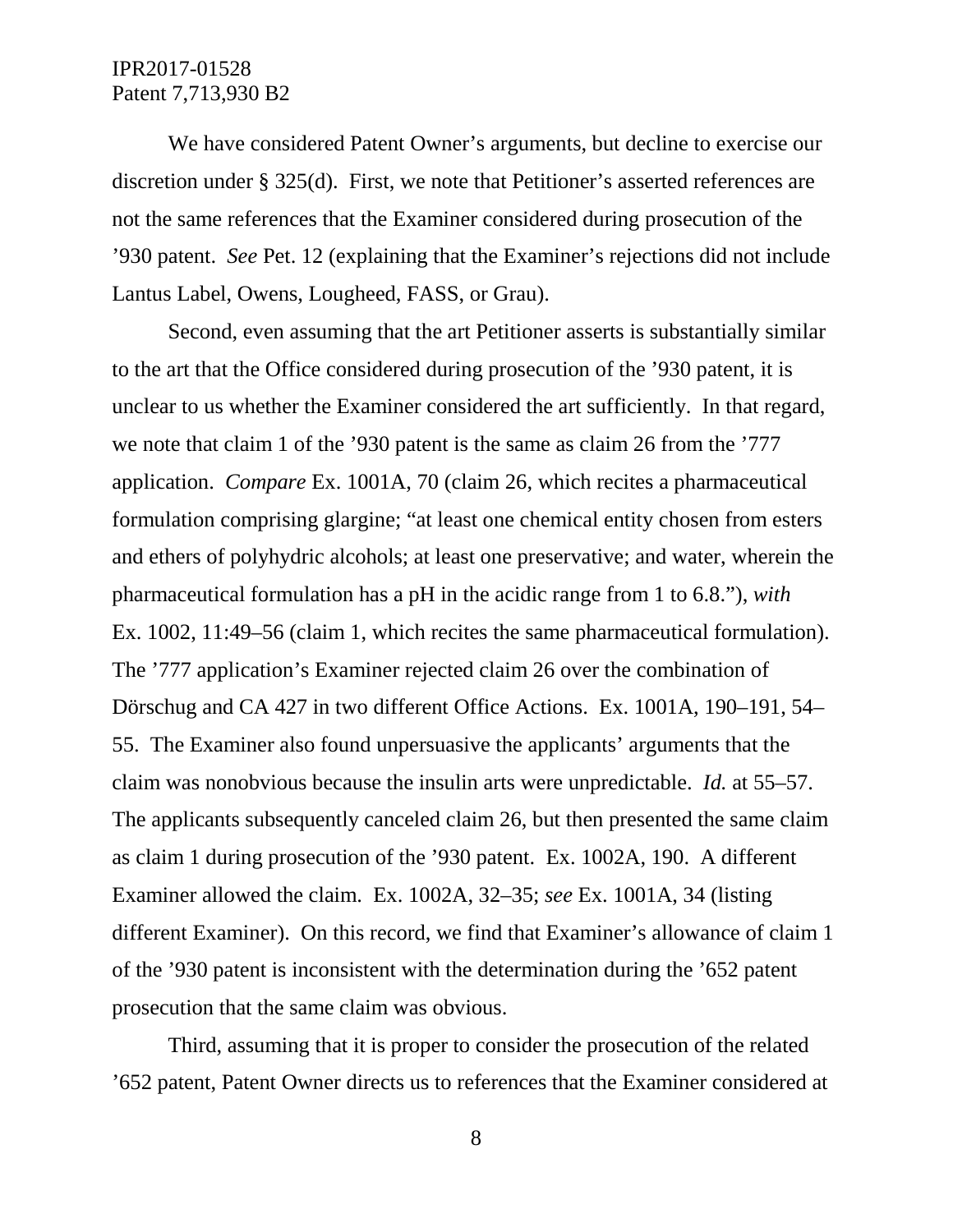different stages of that prosecution and in making rejections over claims differing in scope than the issued claims. That is, the Examiner did not reject the claims of the '652 patent over the combination of Massey and Hirai, or any combination of those references. Rather, the Examiner rejected the applicants' originally-filed claims as anticipated or obvious over Massey, and as anticipated or obvious over Hirai, among other rejections. *See* Ex. 1001A, 2407–09. At a later stage of prosecution—after the applicants canceled the original claims, presented new claims, and made amendments to those new claims—the Examiner rejected the amended claims as obvious over certain combinations, but those combinations did not include Massey and/or Hirai. *Id.* at 187, 190–191. For these reasons, we decline to exercise our discretion to deny institution under § 325(d).

### *B. Level of Ordinary Skill in the Art*

We consider each asserted ground of unpatentability in view of the understanding of a person of ordinary skill in the art. Petitioner contends that, as of June 2002, a person of ordinary skill in the art would have had "an M.S., Ph.D. or equivalent in pharmacology, pharmaceutical sciences, or a closely related field; or an M.D. with practical academic or industrial experience in peptide injection formulations or stabilizing agents for such formulations." Pet. 13 (citing Ex. 1003 ¶¶ 31–34). As an example, Petitioner notes that a person of ordinary skill in the art would have experience in surfactants that are commonly used in peptide injection formulation and an understanding of the factors that contribute to the molecule's instability. *Id.*; Ex. 1003 ¶ 33. Petitioner further contends that an ordinary artisan may have "consulted with one or more team members of experienced professionals to develop an insulin formulation resistant to the well-known insulin-aggregation propensities." Pet. 13; *see* Ex. 1003 ¶ 34.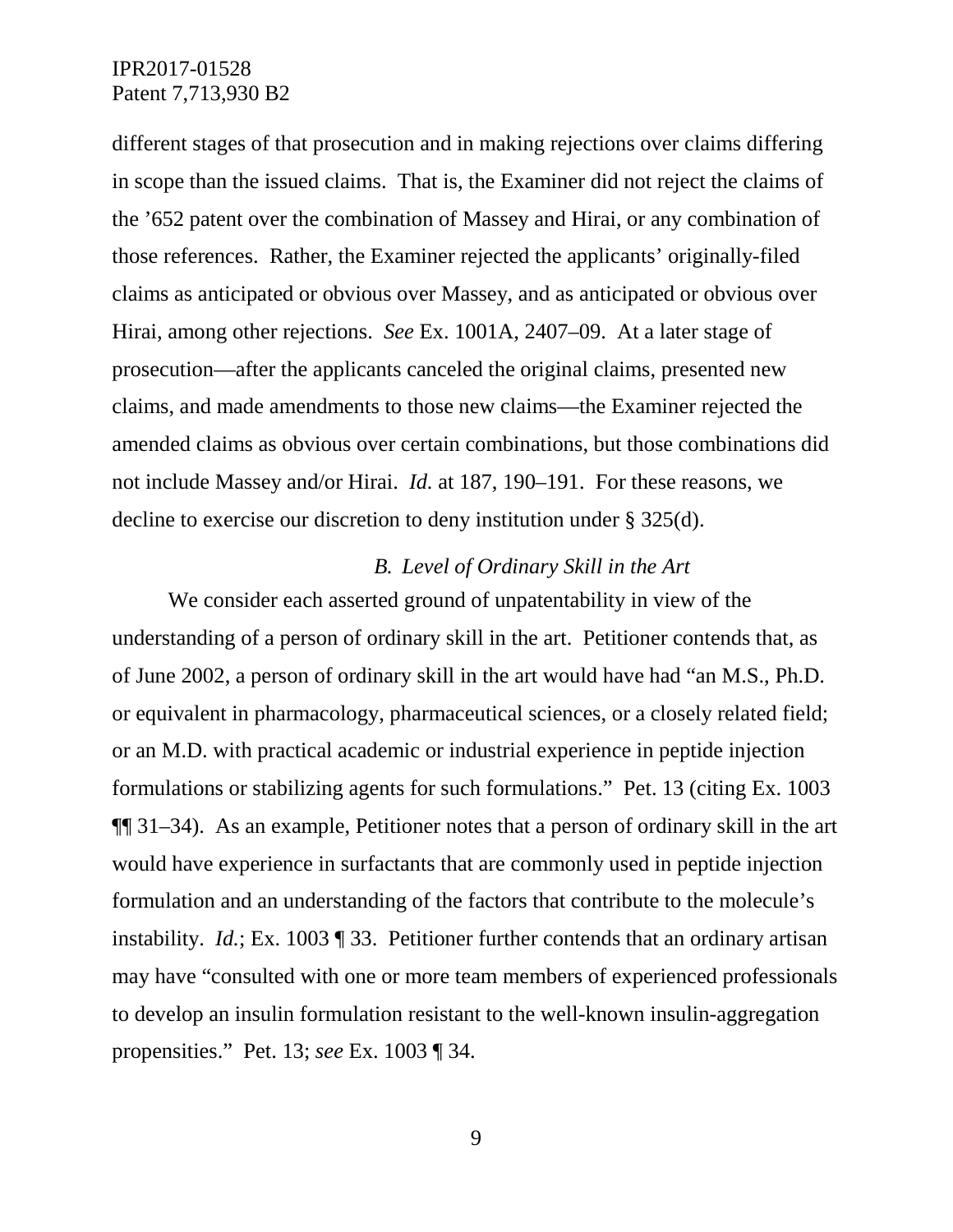At this stage of the proceeding, Patent Owner does not dispute Petitioner's proposed level of ordinary skill, which we adopt for purposes of this decision. *See* Prelim. Resp. 11. We also find, for purposes of this decision, that the prior art itself is sufficient to demonstrate the level of ordinary skill in the art at the time of the invention. *See Okajima v. Bourdeau*, 261 F.3d 1350, 1355 (Fed. Cir. 2001) (the prior art, itself, can reflect the appropriate level of ordinary skill in art). Further, based on Dr. Yalkowsky's statement of qualifications and curriculum vitae, for the purposes of this decision, we find that he is qualified to opine from the perspective of a person of ordinary skill in the art at the time of the invention. *See* Ex. 1003 ¶¶ 2–16 (Dr. Yalkowsky's statement of qualifications); *id.* at Exhibit A (Dr. Yalkowsky's curriculum vitae).

## *C. Claim Construction*

The Board interprets claims in an unexpired patent using the "broadest reasonable construction in light of the specification of the patent." 37 C.F.R. § 42.100(b); *Cuozzo Speed Techs., LLC v. Lee*, 136 S. Ct. 2131, 2144–46 (2016). Under that standard, claim terms are given their ordinary and customary meaning in view of the specification, as would be understood by one of ordinary skill in the art at the time of the invention. *In re Translogic Tech., Inc.*, 504 F.3d 1249, 1257 (Fed. Cir. 2007). Any special definitions for claim terms must be set forth with reasonable clarity, deliberateness, and precision. *In re Paulsen*, 30 F.3d 1475, 1480 (Fed. Cir. 1994).

Petitioner proposes that we construe several claim limitations, including the phrases "a pharmaceutical formulation" and "esters and ethers of polyhydric alcohols." Pet. 14–15. Although Patent Owner does not dispute Petitioner's proposed constructions at this stage of the proceeding (*see* Prelim. Resp. 11), neither party identifies a dispute that turns on the meaning of the limitations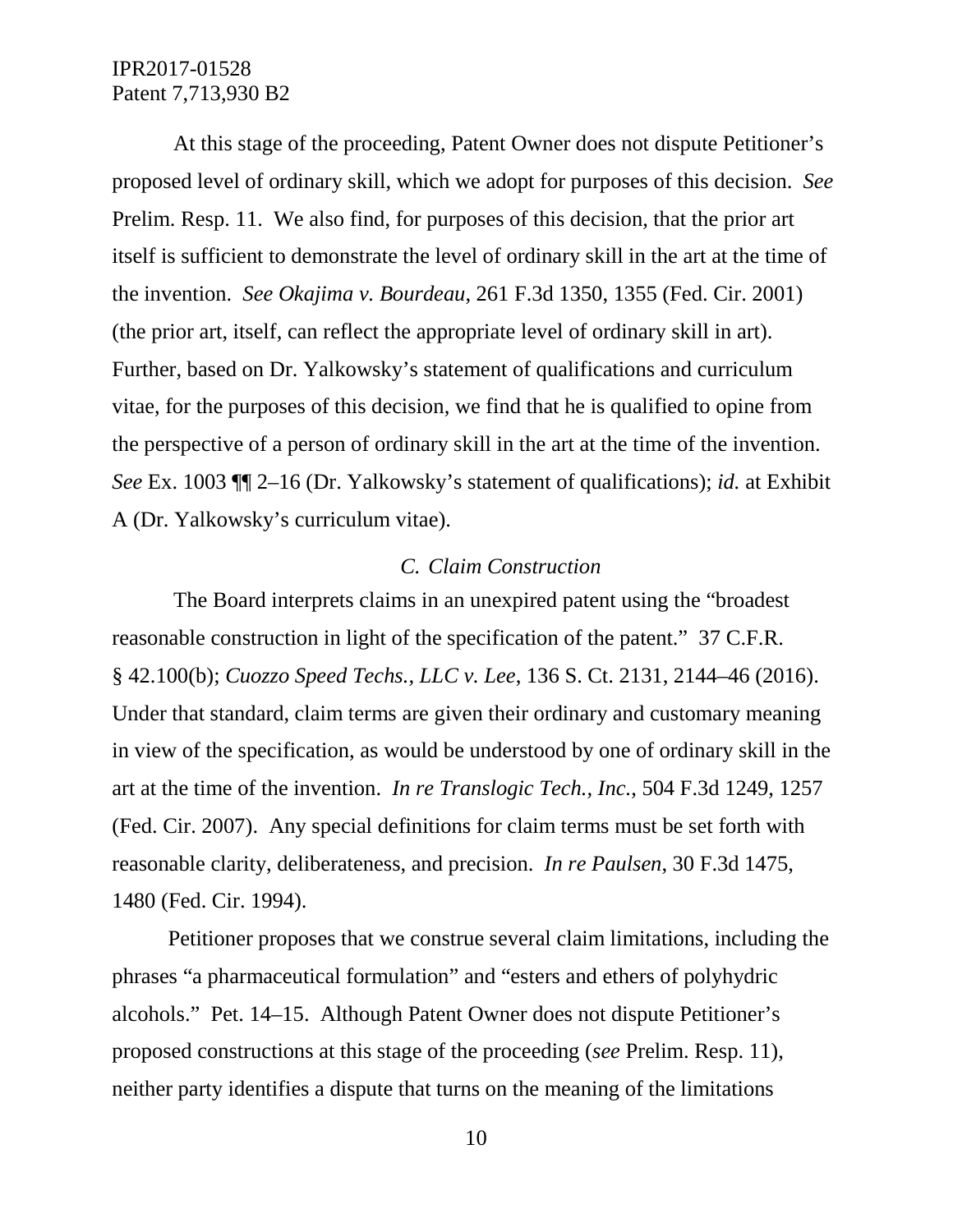Petitioner proposes we construe. *See generally* Pet.; Prelim. Resp. Thus, we determine that no claim term requires construction for purposes of this decision. *See Vivid Techs., Inc. v. Am. Sci. & Eng'g, Inc*., 200 F.3d 795, 803 (Fed. Cir. 1999) ("only those terms need be construed that are in controversy, and only to the extent necessary to resolve the controversy").

### *D. Redundancy of the Asserted Grounds of Unpatentability*

Patent Owner argues that we should deny Grounds 5–8 because they are redundant to Grounds 1–4 and Petitioner has made no meaningful distinction between the sets of grounds. Prelim. Resp. 14–15. We decline to exercise our discretion to deny Grounds 5–8 based on Patent Owner's argument. Instead, we address the each ground on the merits.

#### *E. Pleading Requirements*

Patent Owner argues that we should deny institution because Petitioner fails to identify with particularity the evidence Petitioner relies upon to support some of its challenges to the claims in Grounds 1–3 and 5–7. Prelim. Resp. 51–54. In other words, Patent Owner argues that the Petition fails:

"(1) to identify clearly the grounds and references on which Petitioner is relying to assert that the challenged claims are not patentable; (2) to specify where the limitations of the challenged claims are taught or suggested by the cited references; and (3) to provide a sufficiently detailed explanation of the significance of the citations. . . ."

*Id.* at 51–52 (quoting *Whole Space Indus. Ltd. v. Zipshade Indus. (B.V.I.) Corp.*, Case IPR2015-00048, slip op. 18 (Paper 14) (PTAB July 24, 2015) and citing 35 U.S.C. § 312(a)(3); 37 C.F.R. §§ 42.22(a)(2), 42.104(b)(2), 42.104(b)(4), 42.104(b)(5)).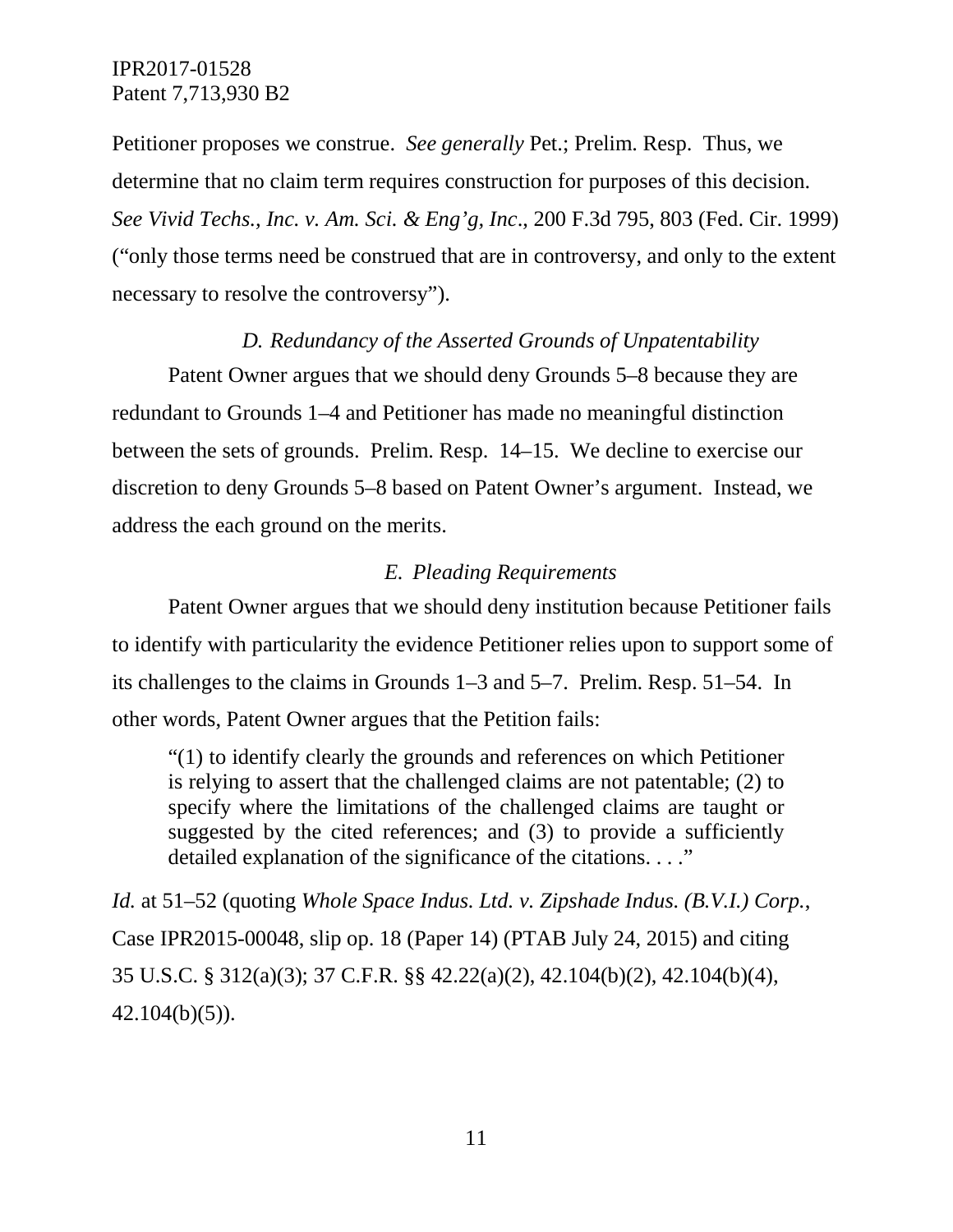More specifically, Patent Owner argues that:

Petitioner provides no citation to the alleged prior art disclosure in at least the following instances: for Ground 1 (with respect to Claims 4, 5, 6, 7, 9, 12, 13 and 17), and Ground 5 (with respect to Claims 4, 5, 6, 7, 12, 13, and 17), Petitioner includes no citation to the alleged Lougheed disclosure and thus fails to support the alleged obviousness over a combination involving Lougheed. Petition at 27-31, 48-50. Similarly, for Grounds 2 and 3 (with respect to Claims 6, 7, 12 and 13), and Grounds 6 and 7 (with respect to Claims 6, 7, 12 and 13), Petitioner provides no citation to FASS or Grau and thus fails to support the alleged obviousness over a combination involving FASS and/or Grau. *Id*. at 40-42, 58-59.

Prelim. Resp. 52–53. Patent Owner further argues that Petitioner "fails to specifically identify the basis for its obviousness assertion of Claim 19" for Ground 5 "by styling this ground as based on [Lantus Label] as the primary reference," but then citing to Owens in the concluding sentence of the argument. *Id.* at 53 (citing Pet. 43). Patent Owner also argues Petitioner asserts throughout the Petition that Lantus Label and Owens teach all of the claim 1 limitations "except 'at least one chemical entity chosen from polysorbate 20 and polysorbate 80,'" but none of the claims of the '930 patent recite that limitation. *Id.* Finally, Patent Owner asserts that the Petition refers to the limitation "at least one chemical entity chosen from polysorbate and poloxamers" in claims 7 and 24, but that claim 7 does not recite that limitation and there is no claim 24 in the '930 patent. *Id.*

We have considered Patent Owner's arguments, but find that the Petition sets forth (1) each of the references upon which Petitioner relies, (2) where each reference discloses each limitation of the challenged claims, and (3) why a person of ordinary skill in the art would have been prompted to combine the teachings of the references, with a reasonable expectation of success in arriving at the claimed invention. *See* Pet. 23–35 (Lantus Label and Lougheed), 35–43 (Lantus Label and FASS or Lantus Label and Grau), 45–54 (Owens and Lougheed), 54–62 (Owens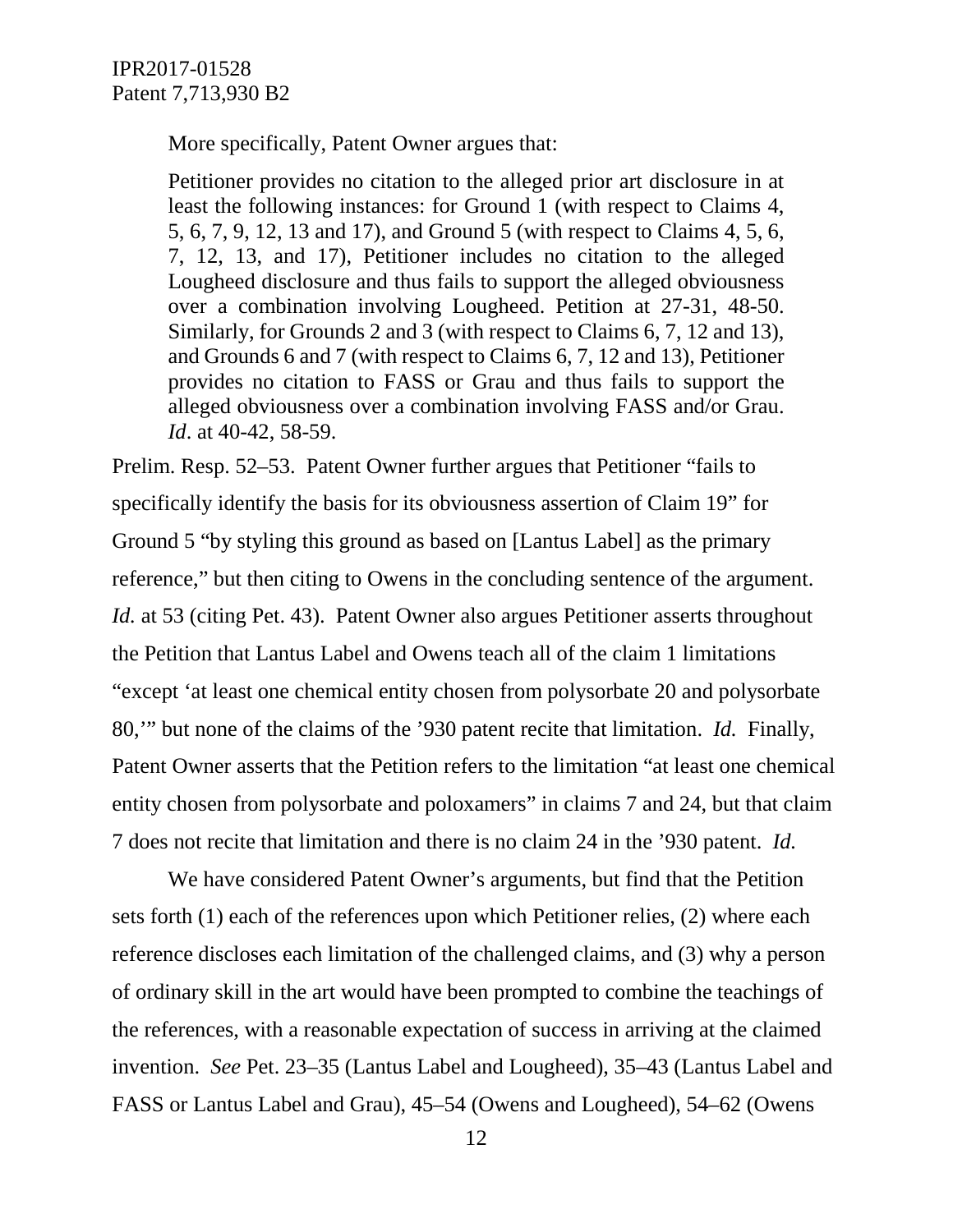and FASS or Owens and Grau). With respect to Patent Owner's first argument, we acknowledge that Petitioner does not rely on Lougheed, FASS, or Grau to teach the additional limitations of claims 4–7, 9, 12, 13, and 17. We, however, do not find that improper, given that each of Grounds 1–3 and 5–7 includes a challenge to claim 1—the only independent claim of the '930 patent—and Petitioner relies on Lougheed, FASS, or Grau for teaching certain limitations of claim 1 and/or providing a reason why an ordinary artisan would have modified an insulin glargine formulation to include surfactants. Because a dependent claim incorporates by reference "all the limitations of the claim to which it refers," 35 U.S.C. § 112, para. 4, [12](#page-12-0) Petitioner's assertions regarding Lougheed, FASS, or Grau with respect to independent claim 1 necessarily apply to dependent claims 4– 9, 12, 13, and 17, whether or not Petitioner expressly refers to the references in its challenges to those claims. To the extent that Patent Owner is arguing that Petitioner should have repeated its claim 1 analysis as part of its analysis of each of the dependent claims for each ground, Patent Owner does not direct us to any rule or authority that imposes such a requirement.

As to Patent Owner's additional arguments regarding Ground 5 and Petitioner's references to a claim that is not part of the '930 patent or limitations that are not recited in the claims of the '930 patent, it appears to us that such references are typographical errors, because they refer to limitations and claims of the related '652 patent, which Petitioner challenges in IPR2017-0156. *See, e.g.*, Pet. 23 (identifying the correct limitation of claim 1, i.e., "at least one chemical

<span id="page-12-0"></span><sup>&</sup>lt;sup>12</sup> The Leahy-Smith America Invents Act ("AIA"), Pub. L. No. 112–29, 125 Stat. 284, 287–288 (2011), revised 35 U.S.C. § 112, effective March 16, 2013. Because the '930 patent was filed before the effective date of the relevant section of the AIA, we refer to the pre-AIA version of § 112.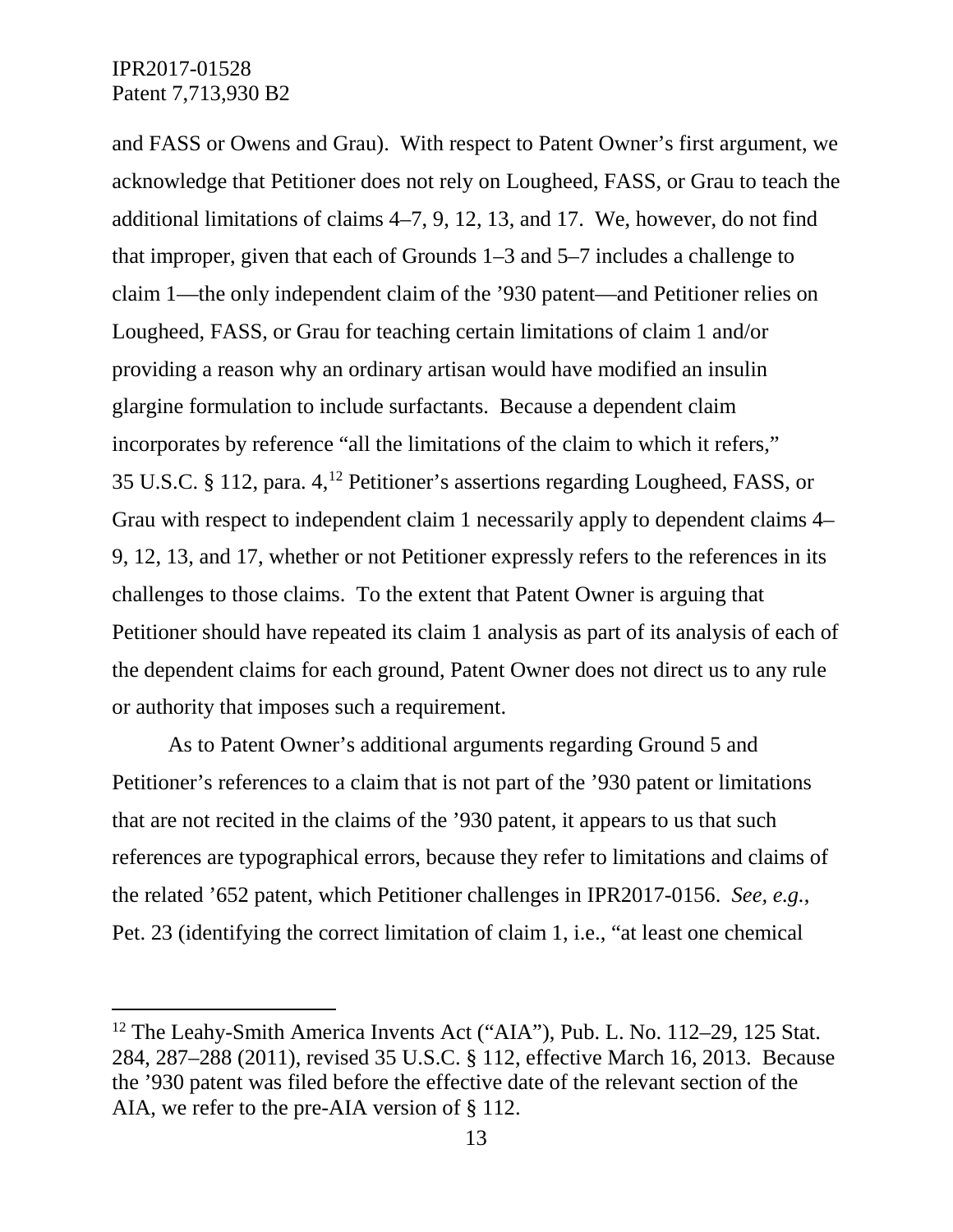entity chosen from esters and ethers of polyhydric alcohols"); Ex. 1001, 8–9 (claim 1 of the '652 patent); Ex. 1003 ¶ 310 (testifying that Lantus Label discloses all of the limitations of claim 1, "except 'at least one chemical entity chosen from esters and ethers of polyhydric alcohols.'"). Thus, we treat them as such and do not deny those grounds or the Petition on that basis.

### *F. Asserted References*

Before turning to Petitioner's asserted grounds, we provide a brief summary of the asserted references.[13](#page-13-0) First, however, we address a preliminary argument Patent Owner raises with respect to whether Lantus Label is prior art to the '652 patent.

### *1. Whether Lantus Label is Prior Art*

Patent Owner argues in the Preliminary Response that Petitioner fails to present evidence that Lantus Label is prior art to the '930 patent because the Declaration of Ms. Van Skaik (Ex. 1004A), which Petitioner provides to support the public accessibility of Lantus Label, refers to a version of Exhibit 1004 that is not of record in either proceeding, and the version of Exhibit 1004 that is part of the record does not bear sufficient indicia of public availability. Prelim. Resp. 41– 43. With our authorization, Petitioner filed a corrected version of Exhibit 1004 that appears to be the version of the exhibit referenced in Ms. Van Skaik's Declaration. *See* Paper 8, 3–4; corrected Ex. 1004; Ex. 1004A ¶ 5. Petitioner also submitted a Declaration from its counsel (Paper 10) explaining that the version of Exhibit 1004 accompanying the Petition in each proceeding was a working version

<span id="page-13-0"></span><sup>&</sup>lt;sup>13</sup> Although we refer the original pagination associated with each reference in footnotes 1–5, setting forth the full citation of the references, we refer in our discussion to the pagination Petitioner added to each reference.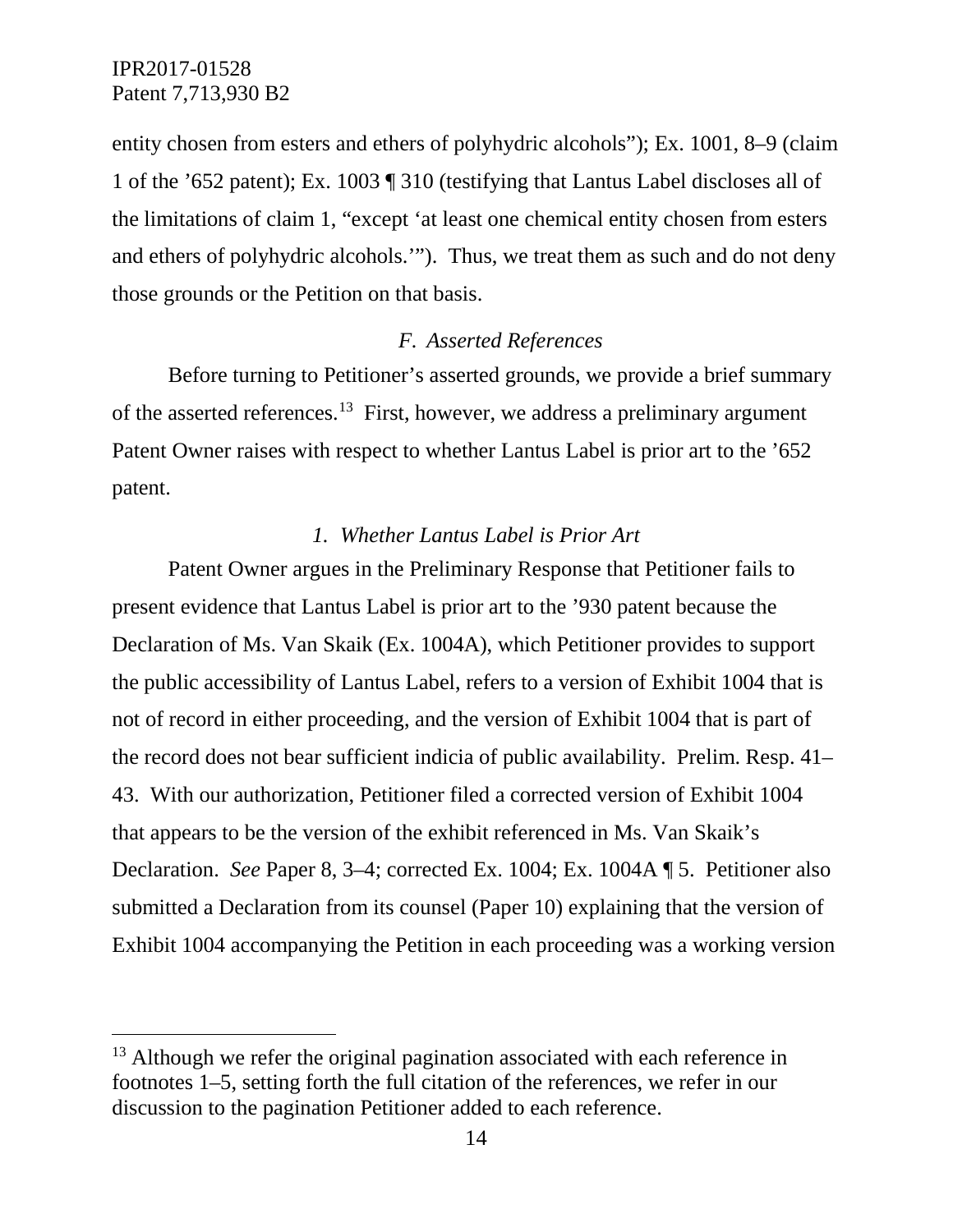of the document that counsel inadvertently filed as Exhibit 1004. Thus, Patent Owner's argument appears to be moot.

In any event, Ms. Van Skaik, Executive Director of the Lloyd Library and Museum, testifies that the Lloyd Library and Museum received the Physician's Desk Reference ("PDR") publication containing Lantus Label on December 1, 2000—the same date stamped on the cover page of corrected Exhibit 1004. Ex. 1004A ¶ 5. Ms. Van Skaik further testifies that the PDR publication containing Lantus Label would have been available to the public on December 1, 2000, or shortly thereafter. *Id.* On this record, we find Petitioner shows sufficiently that Lantus Label has been "disseminated or otherwise made available to the extent that persons interested and ordinarily skilled in the subject matter or art exercising reasonable diligence[] can locate it." *Kyocera Wireless Corp. v. ITC*, 545 F.3d 1340, 1350 (Fed. Cir. 2008). Thus, for purposes of this decision, Petitioner provides adequate evidence to make a threshold showing of public availability such that Lantus Label qualifies as a "printed publication" within the meaning of 35 U.S.C. § 314(a).

#### *2. Lantus Label (Ex. 1004)*

Lantus Label describes the commercially available Lantus formulation. Specifically, Lantus Label states that Lantus is solution of insulin glargine (21A-Gly-30<sup>B</sup>-a-L-Arg-30<sup>B</sup>-b-L-Arg-human insulin) for injection that "consists of insulin glargine dissolved in a clear aqueous fluid." Ex. 1004, 3. Each milliliter of Lantus contains 100 IU insulin glargine, 30 mcg zinc, 2.7 mg m-cresol, 20 mg glycerol 85%, and water for injection. *Id.* The pH of Lantus is approximately 4, and is adjusted by adding aqueous solutions of hydrochloric acid and sodium hydroxide to the formulation. *Id.*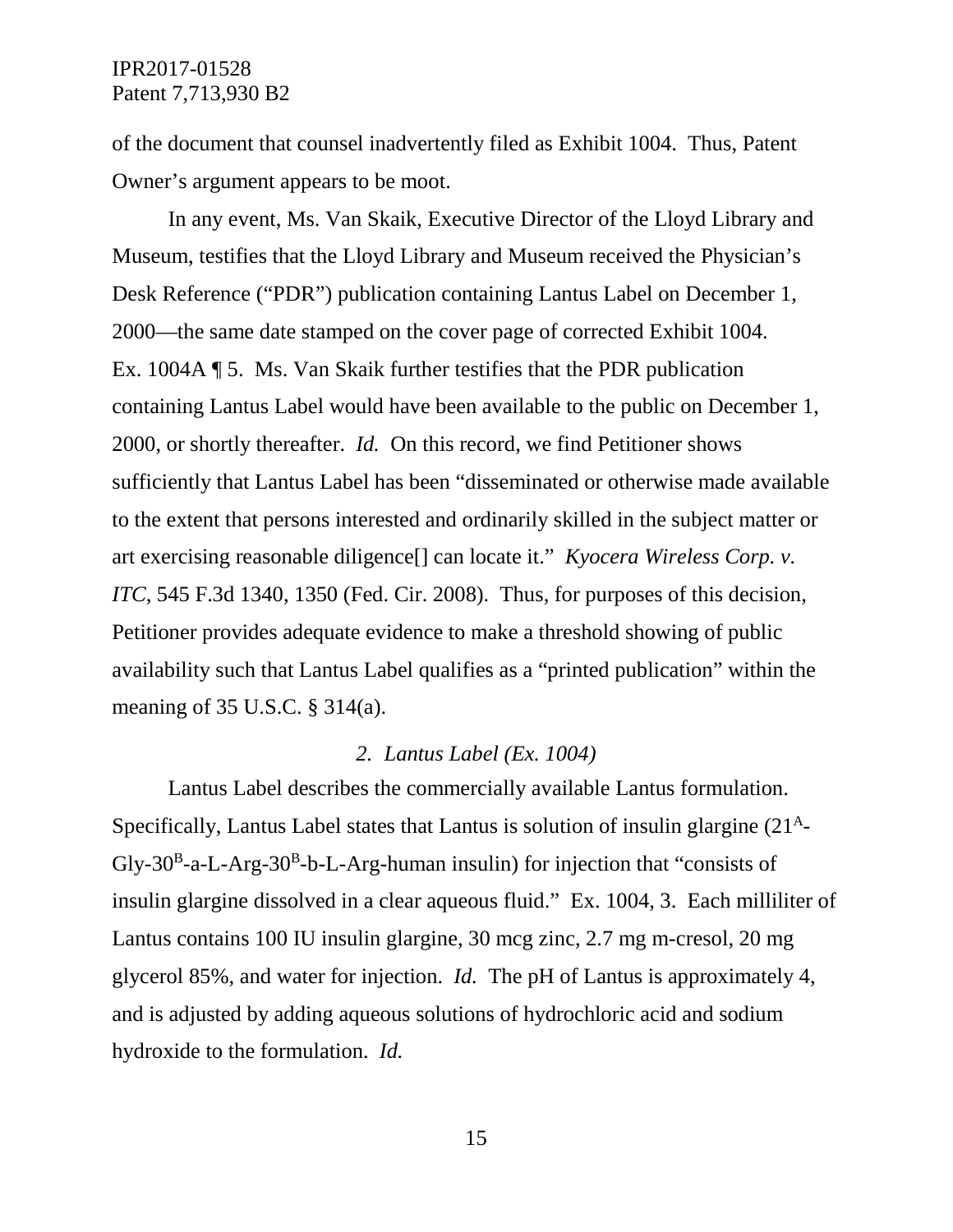Lantus Label also describes the pharmacodynamics of Lantus, explaining that Lantus is "completely soluble" at pH 4, but "[a]fter injection into the subcutaneous tissue, the acidic solution is neutralized, leading to formation of microprecipitates from which small amounts of insulin glargine are slowly released." *Id.* As a result, Lantus has a relatively constant concentration/time profile, which allows once-daily dosing. *Id.*

Lantus Label instructs that Lantus "must only be used if the solution is clear and colorless with no particles visible." *Id.* at 5; *see also id.* at 6 ("You should look at the medicine in the vial. If the medicine is cloudy or has particles in it, throw the vial away and get a new one.").

### *3. Owens (Ex. 1005)*

Owens describes clinical studies designed to determine the subcutaneous absorption rates of insulin glargine with 15, 30, and 80 µg/ml zinc. Ex. 1005, 1. Owens teaches that insulin glargine is "a di-arginine  $(30<sup>B</sup>a-L-Arg-30<sup>B</sup>b-L-Arg)$ human insulin analog in which asparagine at position  $21<sup>A</sup>$  is replaced by glycine." *Id.* Owens discloses that such a replacement "achieves an increase in the isoelectric point from pH 5.4 (native insulin) to 7.0 and stabilization of the molecule. When injected as a clear acidic solution (pH 4.0), insulin glargine undergoes microprecipitation in the subcutaneous tissue, which retards absorption." *Id.*

In one of the studies, Owens administers subcutaneously a formulation containing 100 IU/ml insulin glargine[15] or insulin glargine[80], m-cresol and glycerol at pH 4.0, with 15 and 80 µg/ml zinc, respectively. *Id.* at 3. In another study, Owens administers subcutaneously a formulation containing 100 IU/ml insulin glargine, 30 µg/ml zinc, m-cresol, and glycerol at pH 4.0. *Id.* at 4.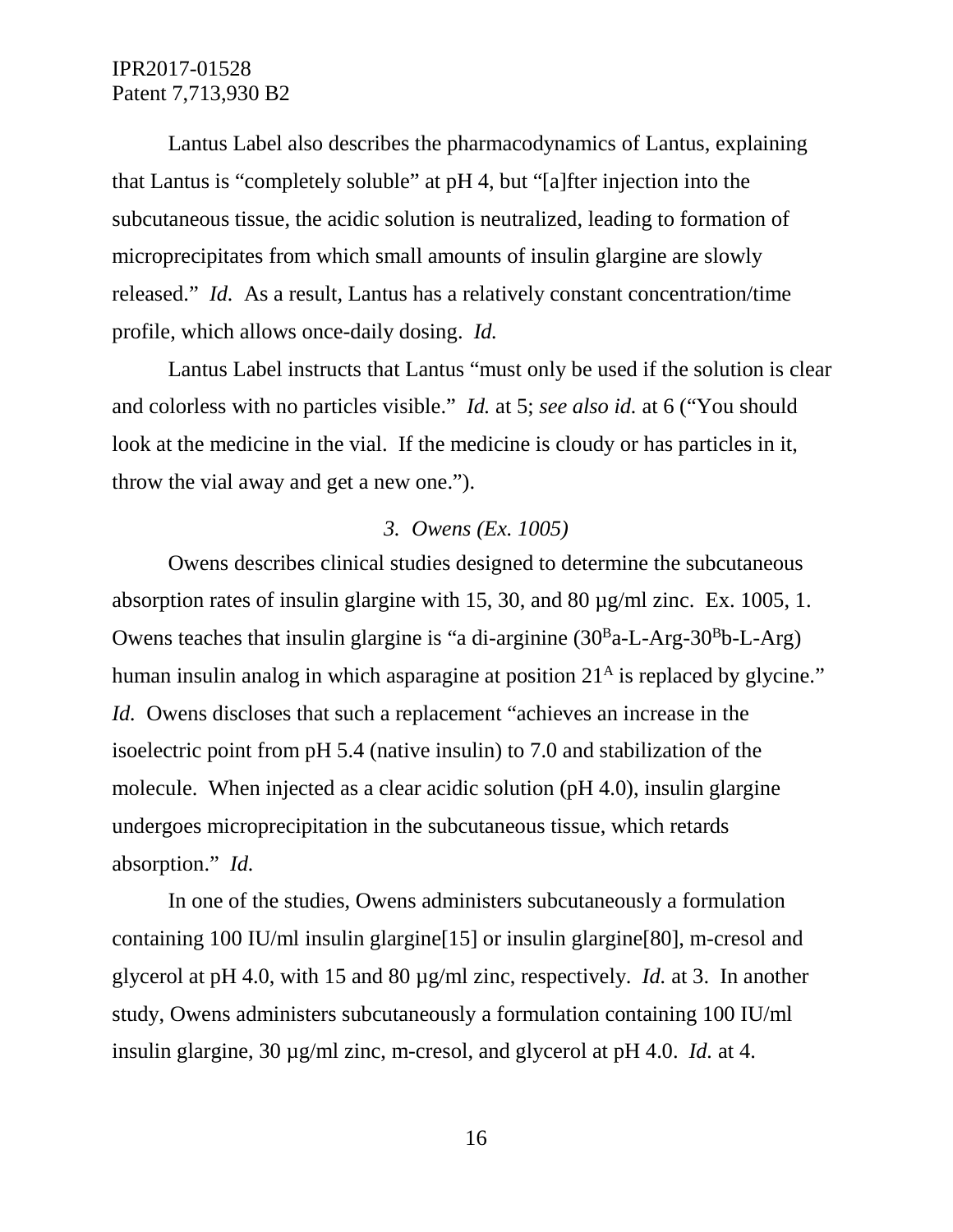## *4. Lougheed (Ex. 1006)*

Lougheed explains that "the tendency of insulin to aggregate during storage in and delivery from [infusion] devices remains one of the fundamental obstacles to their prolonged clinical use." Ex. 1006, 1. In an attempt to address that obstacle, Lougheed describes studies carried out to determine "the effects of physiologic and nonphysiologic compounds on the aggregation behavior of crystalline zinc insulin (CZI) solutions." *Id.* In those studies, Lougheed tested anionic, cationic, and nonionic surfactants, "in view of their known proteinsolvation characteristics and their potential to constrain the conformation of insulin<sup> $\lfloor$  ... in aqueous solution[,]" to determine whether such surfactants</sup> stabilized CZI solutions against aggregation. *Id.* at 1–2. Specifically, Lougheed subjected CZI solutions that contained the surfactants to continuous rotation or shaking to determine whether the surfactants enhanced stability of the CZI solutions as compared to a control of insulin in distilled water. *Id.* at 3. Lougheed describes the formulation stabilities (FS) of the solutions in terms of continuous rotation (FSR) or shaking (FSS). *Id.*

Lougheed reports that Tween 20, Tween 80, and other "nonionic and ionic surfactants containing the hydrophobic group,  $CH_3CH_2$ <sub>N</sub>, with N = 7–16, remarkably stabilized CZI formulations while those lacking such groups demonstrated little or no effect." *Id.* at 1. In Table 3, Lougheed shows the stabilities of formulations containing Tween 20, Tween 80, and other nonionic surfactants. *Id.* at 3–4. Table 3 demonstrates that Tween 20 had an FSR value of 68 days, while Tween 80 had an FSR value of 48 days, as compared to 10 days for the insulin control solutions. *Id.* at 3. Lougheed concludes from the stability data that the nonionic surfactants inhibited aggregate formation in the CZI solution. *Id.*; *see also id.* at 7 (explaining that the nonionic surfactants "markedly increased the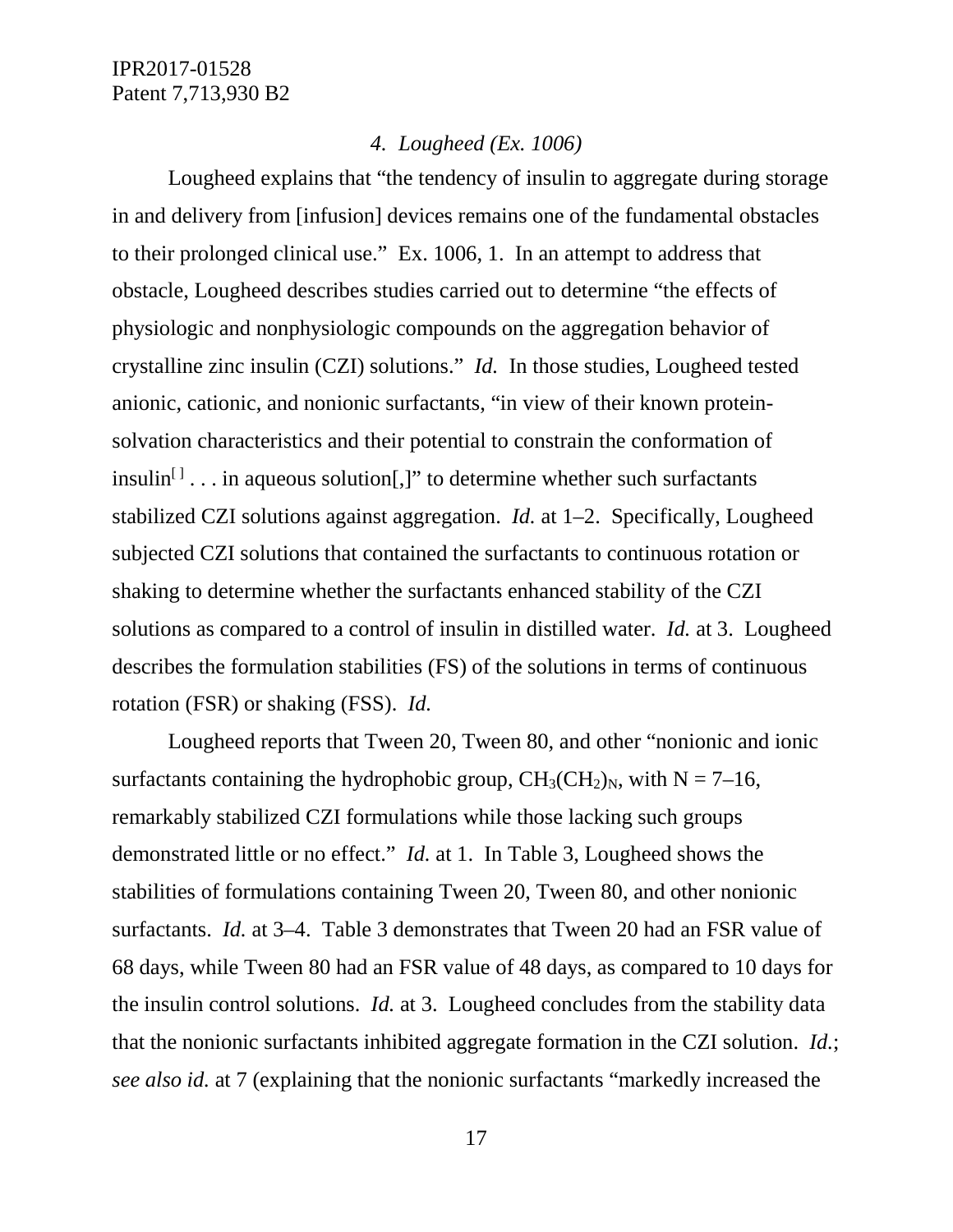stability of their respective formulations when these were subjected to continuous rotation at 37°C").

### *5. FASS (Ex. 1007A)*

FASS describes Insuman Infusat insulin, which is administered as a subcutaneous, intravenous, or intraperitoneal infusion with an insulin pump for the treatment of diabetes mellitus. Ex. 1007A, 5. Each milliliter of the injectable solution contains 100 IU of biosynthetic insulin, 0.058 mg zinc chloride, 6 mg trometamol, 20 mg glycerol, 0.01 mg poly(oxyethylene, oxypropylene)glycol, 2.7 mg phenol (a preservative), 3.7 mg hydrochloric acid, and up to 1 ml water. *Id.* FASS discloses that poly(oxyethylene, oxypropylene)glycol is a stabilizer in the formulation that "prevents precipitation and flocculation of the insulin." *Id.* at 7.

### *6. Grau (Ex. 1008)*

Grau explains that insulin stability "has been a significant impediment in the development of mechanical medication-delivery devices for diabetes," pointing to the tendency of insulin to "precipitate, aggregate in high-molecular-weight forms, and denature." Ex. 1008, 1. Searching for an insulin preparation to overcome that obstacle, Grau studies the ability of Genapol, a polyethylene-polypropylene glycol, to inhibit insulin aggregation in pump catheters. *Id.*

For the study, Grau uses a "pH-neutral buffered insulin formulation containing either 100 or 400 IU/ml semi-synthetic human insulin [], 27.8 or 111 µg/ml zinc ions (for U-100 and U-400 insulin, respectively) with 2 mg/ml phenol as a preservative, 16 mg/ml glycerol as an isotonicity agent, 50 mM of tris- (hydroxymethyl)-aminomethane (Tris) buffer, and 10 µg/ml polyethylenepolypropylene glycol (Genapol, Hoechst AG, Frankfurt, FRG)." *Id.* Grau tests the insulin formulations in two ways: (1) on a shaking apparatus in a programmable implantable medication system ("PIMS"); and (2) *in vivo* in dogs implanted with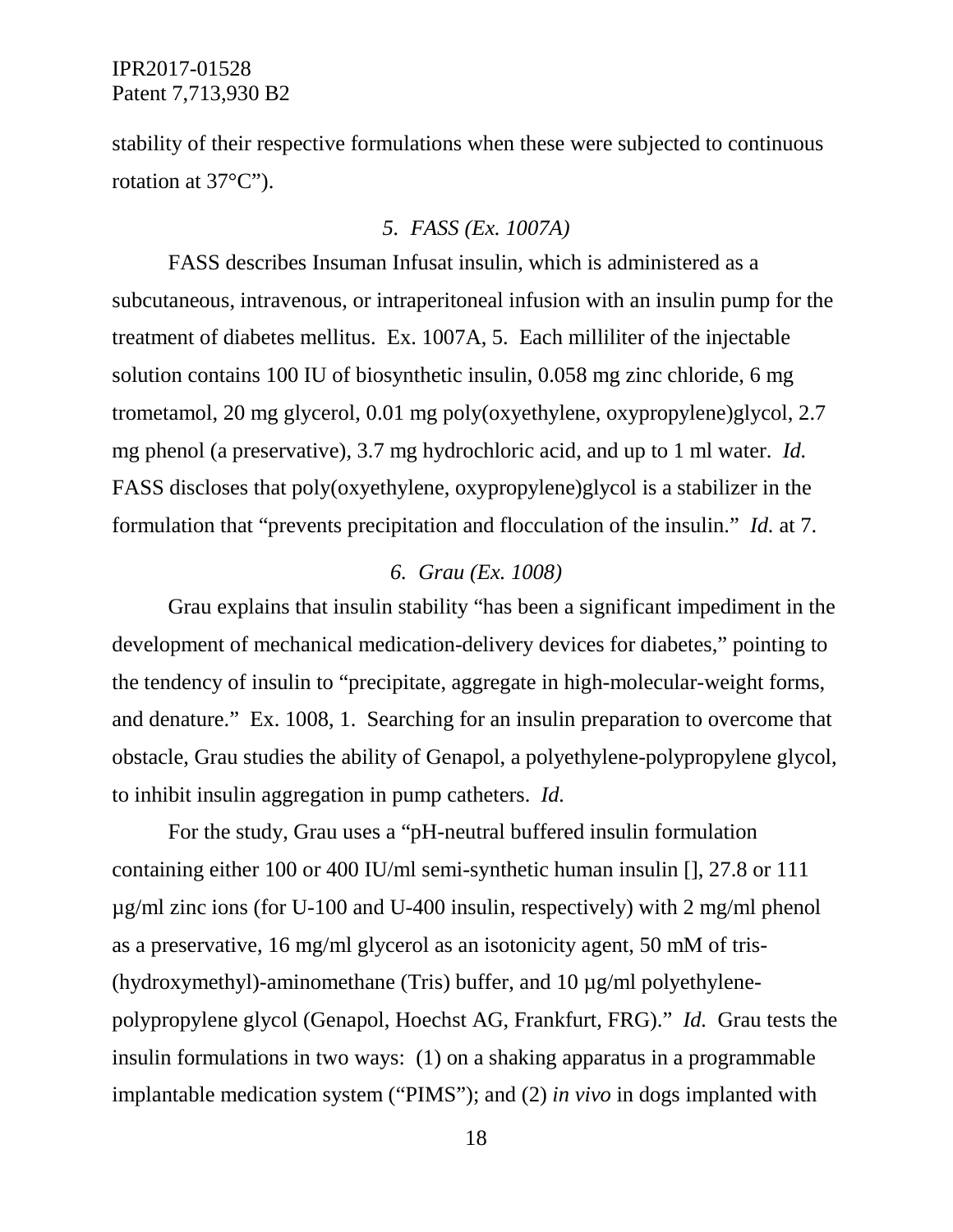the PIMS devices. *Id.* at 2–3. The PIMS devices include a fluid handling system through which the insulin travels, making contact with titanium metal surfaces and the catheter tubing. *Id.* at 2.

Grau analyzes the insulin using scanning electron microscopy and x-ray microanalysis (for the PIMS mounted on the shaking apparatus) or high performance liquid chromatography (for implanted PIMS). *Id.* at 3. Grau reports that changes to the formulations containing Genapol were "comparable to those seen in insulin stored in a glass vial at 37°C without movement," and that the surfaces of the PIMS devices "were clean of apparent precipitate even in remote corners." *Id.* at 4–5. Grau concludes that "Genapol, a surface-active polyethylenepolypropylene glycol, effectively prevents adsorption of insulin to hydrophobic surfaces . . . . The data demonstrate good stability in accelerated laboratory tests and after as long as 5 mo between refills in vivo." *Id.* at 6.

## *G. Ground 1: Asserted Obviousness over the Combination of Lantus Label and Lougheed*

Petitioner asserts that claims 1–20 of the '930 patent are unpatentable under 35 U.S.C. § 103(a) because the subject matter of those claims would have been obvious over the combination of Lantus Label and Lougheed. Pet. 23–35. Patent Owner opposes. Prelim. Resp. 15–41. Having considered the arguments and evidence before us, for the reasons set forth below, we find that the record establishes a reasonable likelihood that Petitioner will prevail on its asserted ground.

### *1. Limitations of the Challenged Claims*

Petitioner asserts that Lantus Label teaches every limitation of claim 1, except that Lantus Label does not teach "at least one chemical entity chosen from esters and ethers of polyhydric alcohols." Pet. 23–24 (citing Ex. 1002, 4:32–34;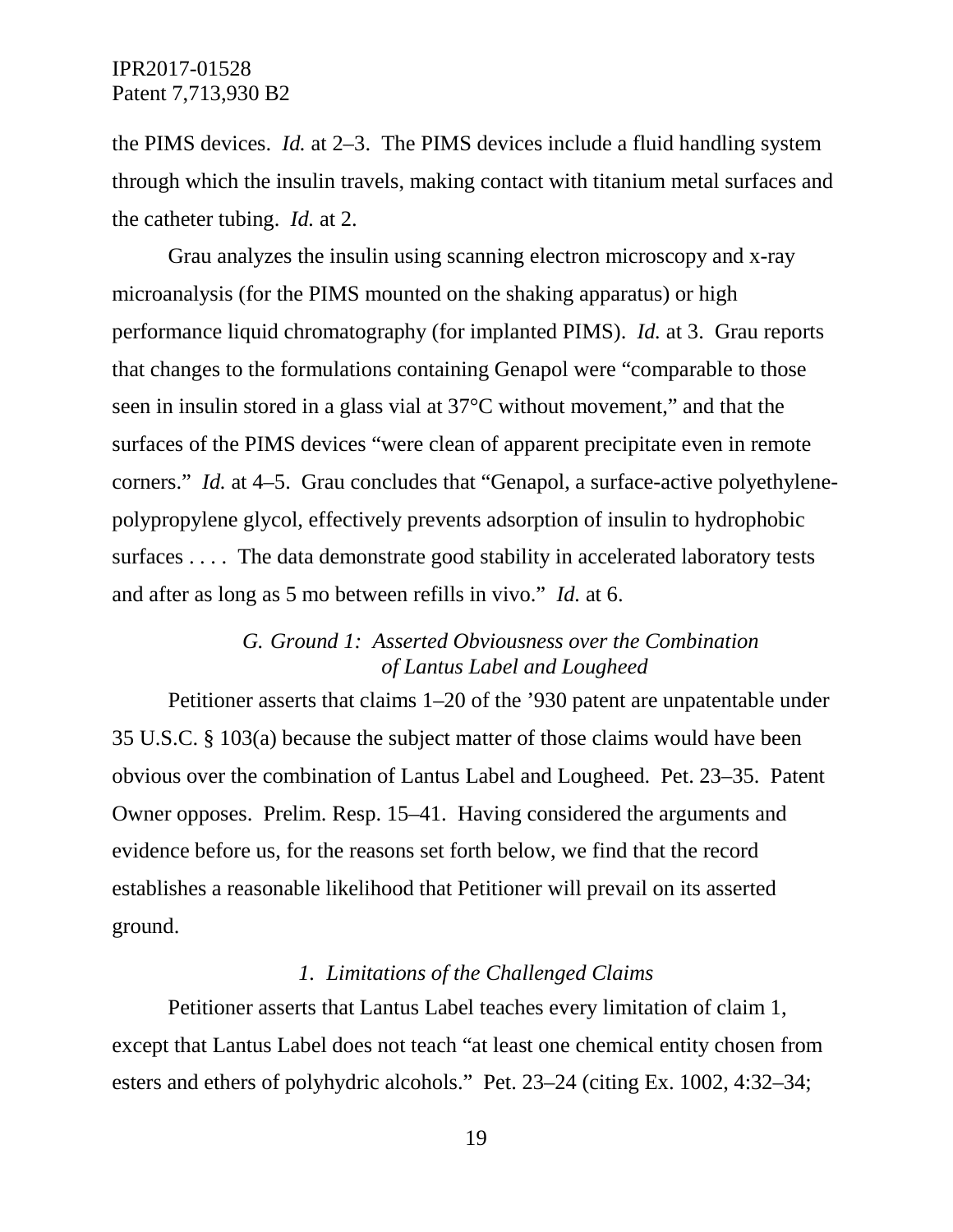Ex. 1003 ¶¶ 98–102, 308–310; Ex. 1004, 3). For that limitation, Petitioner points to Lougheed's teaching of adding esters of polyhydric alcohols, such as polysorbate 20 (Tween 20), polysorbate 80 (Tween 80), and/or Brij 35 to insulin formulations. *Id.* at 24 (citing Ex. 1003 ¶¶ 308–317; Ex. 1006, 4, 7, Table 3). Petitioner makes similar assertions regarding the limitations of the dependent claims, relying on the disclosure of either Lantus Label or Lougheed, or the disclosures of both Lantus Label and Lougheed, for teaching the additional limitations of those claims. *See id.* at 26–27, 33–34 (relying on Lantus Label and Lougheed for teaching the additional limitations of claims 2, 3, 8, and 18); *id.* at 27–29, 31 (relying on Lantus Label for teaching the additional limitations of claims 4–7, 9, 12, 13, and 17); *id.* at 30–35 (relying on Lougheed for teaching the additional limitations of claims 10, 11, 14–16, 19, and 20).

At this stage of the proceeding, Patent Owner does not contest Petitioner's arguments or evidence that Lantus Label and Lougheed teach or suggest each limitation of claims 1–20. *See generally* Prelim. Response. On the current record, we find Petitioner shows sufficiently that Lantus Label and Lougheed disclose each limitation of those claims.

The nub of the parties' dispute centers on whether Petitioner shows sufficiently that one of ordinary skill in the art would have had a reason to modify insulin glargine formulations to include Lougheed's disclosed esters of polyhydric alcohols, such as nonionic surfactants polysorbate 20, polysorbate 80, and/or Brij 35, and whether the ordinary artisan would have reasonably expected success in achieving the claimed pharmaceutical formulations. We address those issues below.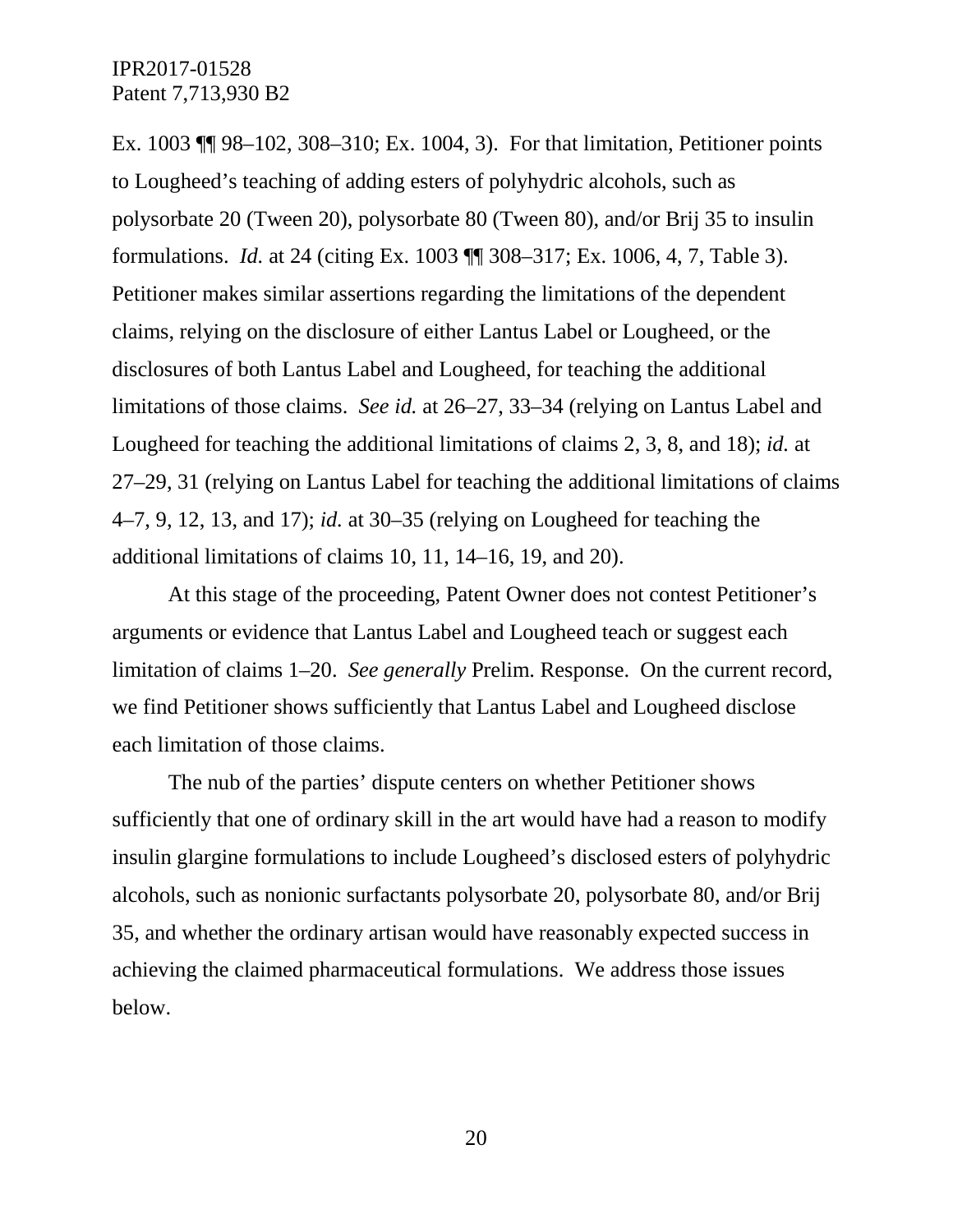#### *2. Reason to Modify Lantus Label's Insulin Glargine Formulation*

With respect to a reason to modify Lantus Label's insulin glargine formulation, Petitioner asserts it was well-known in the art that insulin had a tendency to aggregate upon storage and delivery. Pet. 24–26 (citing Ex. 1003 ¶¶ 308–17; Ex. 1006, 1). As support, Petitioner points to, *inter alia*, Lougheed's teaching that "the tendency of insulin to aggregate during storage in and delivery from . . . devices remains one of the fundamental obstacles to their prolonged clinical use." Ex. 1006, 1; *see* Pet. 24. Petitioner also directs us to portions of Dr. Yalkowsky's Declaration and the studies he discusses therein. *See id.* at 6–7 (citing Ex. 1003 ¶¶ 103–123, 126). Dr. Yalkowsky testifies that insulin glargine would have been expected to aggregate due to the presence of monomers and its acidic pH environment. Ex. 1003 ¶¶ 105–108, 126 (citing Ex. 1014, 9; Ex. 1015, 3–4, 6; Ex. 1018, 1, 8 Ex. 1031, 1). Additionally, Petitioner asserts that Lantus Label explicitly warns patients not to use the product if aggregation occurs (i.e., Lantus Label also provides a reason to modify the insulin glargine formulation). Pet. 25 (citing Ex. 1004, 5–6).

Patent Owner responds that Petitioner fails to provide: (1) a prior art disclosure of a glargine aggregation problem; and (2) evidence that a person of ordinary skill in the art would have expected the same aggregation problem for glargine, as was known for human or animal insulin formulations. Prelim. Resp. 16–26. Specifically, Patent Owner argues that Lantus Label describes its solution as "*completely soluble*," and that neither Petitioner nor Dr. Yalkowsky explains why a person of ordinary skill in the art would have understood the "use-onlywhen-clear" patient instructions in Lantus Label as conveying an aggregation problem. *Id.* at 16–17 (citing 1004, 3); *see also id.* at 17 (explaining that Owens states glargine is a "*clear* acidic solution" with "*stabilization* of the [Glargine]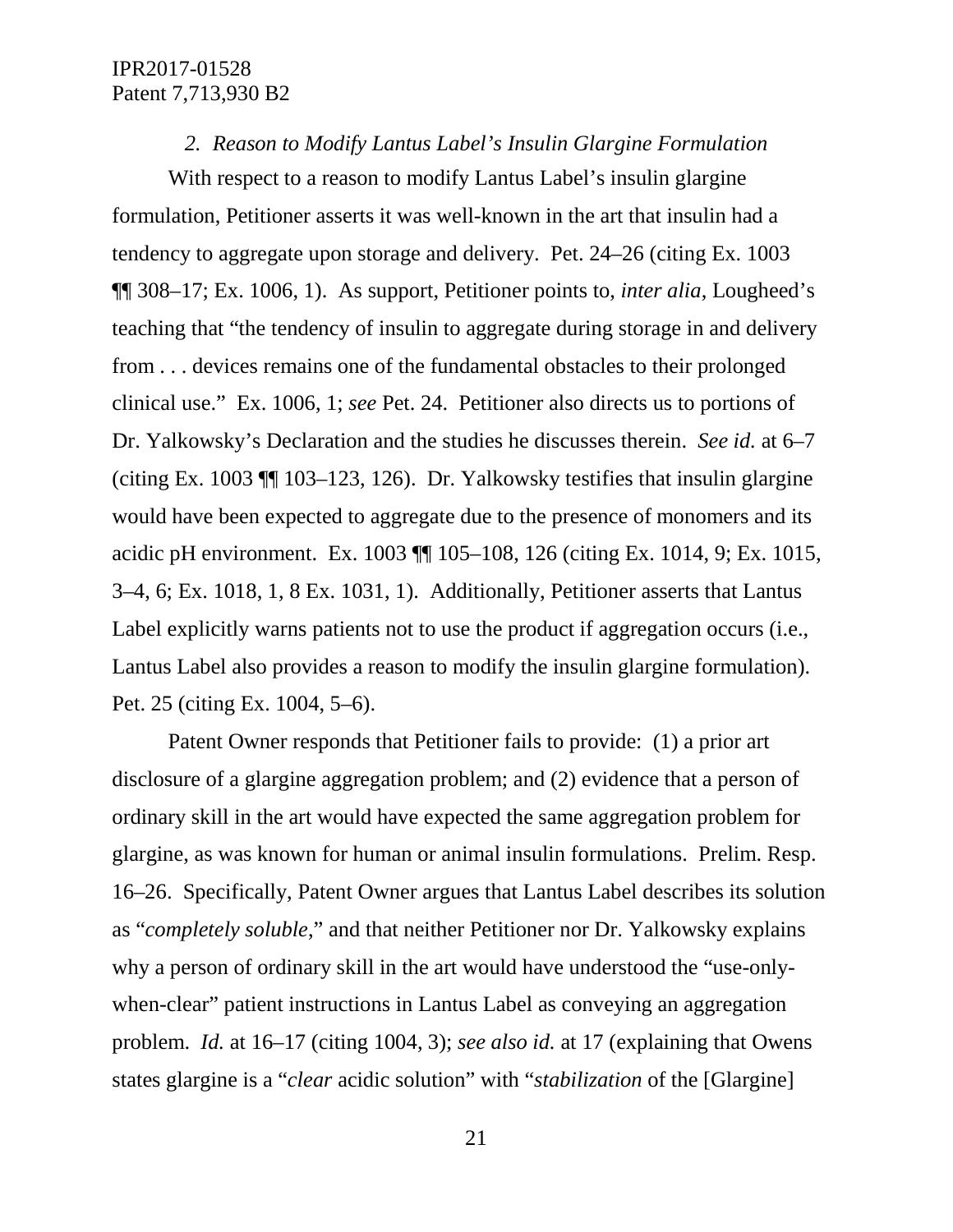molecule"). Patent Owner also directs us to a number of other parenteral drug products in the PDR that carry the same instruction. *Id.* at 17–18, n.3.

As to insulin glargine and human or animal insulin, Patent Owner contends that Petitioner "conflates Glargine and non-Glargine insulin," even though Petitioner admits that glargine and human insulin are different molecules with different structures, chemical properties, and biological properties. *Id.* at 20–21; *see id.* at 24–25 (citing Ex. 1014, 10, 28). According to Patent Owner, Petitioner's failure to address the differences between glargine and non-glargine insulins renders Petitioner's arguments regarding insulin glargine aggregation "nothing more than . . . conclusory." *Id.* at 22–24.

Patent Owner's argument regarding Lantus Label's patient warning has merit, but the record contains additional evidence to support Petitioner's argument that insulin glargine would have been expected to aggregate. As explained above, Petitioner relies on Lougheed's disclosure that aggregation was a known obstacle to insulin formulations. *See* Ex. 1006, 1 ("Unfortunately, the tendency of insulin to aggregate during storage in and delivery from . . . devices remains one of the fundamental obstacles to their prolonged clinical use."). Petitioner also relies on Dr. Yalkowsky's testimony regarding factors that contribute to insulin aggregation, including acidic pH. Pet. 6–7 (citing Ex. 1003 ¶¶ 103–108, 126). Dr. Yalkowsky's testimony in that regard appears to be supported by objective evidence. *See* Ex. 1003 ¶¶ 103–108 (citing studies of insulin reported in Ex. 1014, 8–9; Ex. 1015, 3–4, 6–7; Ex. 1018, 1, 8; Ex. 1031, 1).

Further, the background of the '930 patent discusses properties of insulins generally, including insulin glargine and human or animal insulin, without distinguishing between different types of insulin. *See, e.g.*, Ex. 1002, 3:7–11 ("Especially at acidic pH, *insulins* . . . show a decreased stability and an increased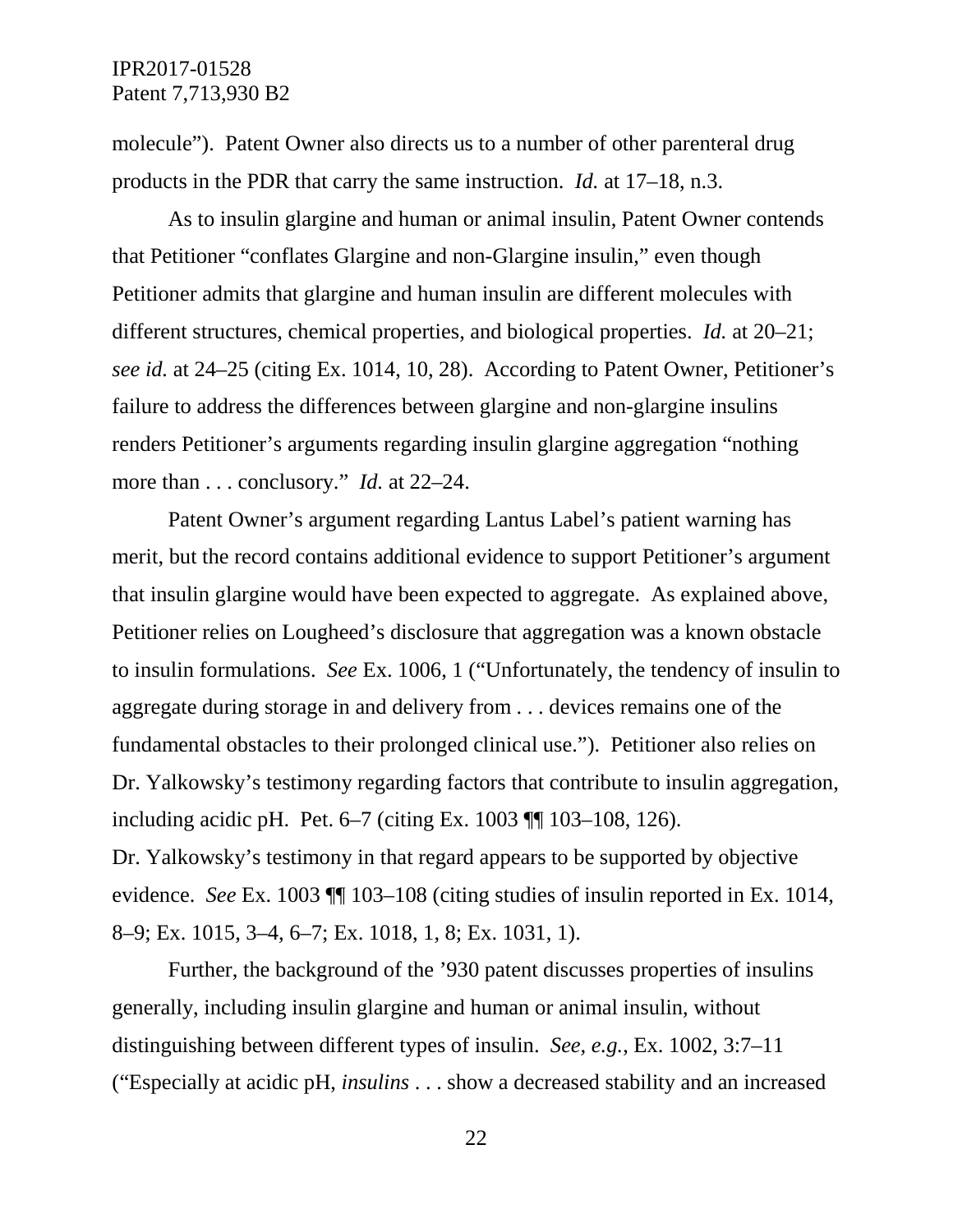proneness to aggregation on thermal and physicomechanical stress, which can make itself felt in the form of turbidity and precipitation (particle formation)." (emphasis added)). At this stage of the proceeding, and based on the current record, we find that Petitioner establishes sufficiently that a person of ordinary skill in the art would have expected insulin glargine to aggregate and, therefore, would have had a reason to modify Lantus Label's insulin glargine formulation.

## *3. Adding esters of polyhydric alcohols, such as polysorbate 20, polysorbate 80, and Brij 35, to an insulin glargine formulation*

Petitioner asserts that a person of ordinary skill in the art would have modified Lantus Label's formulation by adding esters of polyhydric alcohols, such as the nonionic surfactants polysorbate 20, polysorbate 80, and/or Brij 35, because Lougheed expressly discloses that such additives enhance the stability of insulin formulations and decrease insulin aggregation. Pet. 24. In that regard, Petitioner directs us to Lougheed's experiments with insulin formulations that include various nonionic surfactants, e.g., polysorbate 20, polysorbate 80, and Brij 35, in extreme storage conditions. *Id.* (citing Ex. 1006, 1). According to Petitioner, Lougheed's results show that using polysorbate 20, polysorbate 80, and Brij 35 as excipients in insulin formulations enhances stability and decreases aggregate formation. *Id.* (citing Ex. 1003 ¶¶ 308–317; Ex. 1006, 4, 7, Table 3).

Petitioner further asserts that Lougheed's choice of esters of polyhydric alcohols (e.g., polysorbate 20, polysorbate 80, and Brij 35) as excipients is "not surprising" because such esters "were commonly used to stabilize other protein and peptide formulations well prior to June 2002[,]" and already were included in the Food and Drug Administration Inactive Ingredients Guide for various pharmaceutical formulations. *Id.* at 24–25 (citing Ex. 1003 ¶¶ 314–317; Ex. 1016, 3, Table I). Thus, argues Petitioner, a person of ordinary skill in the art "would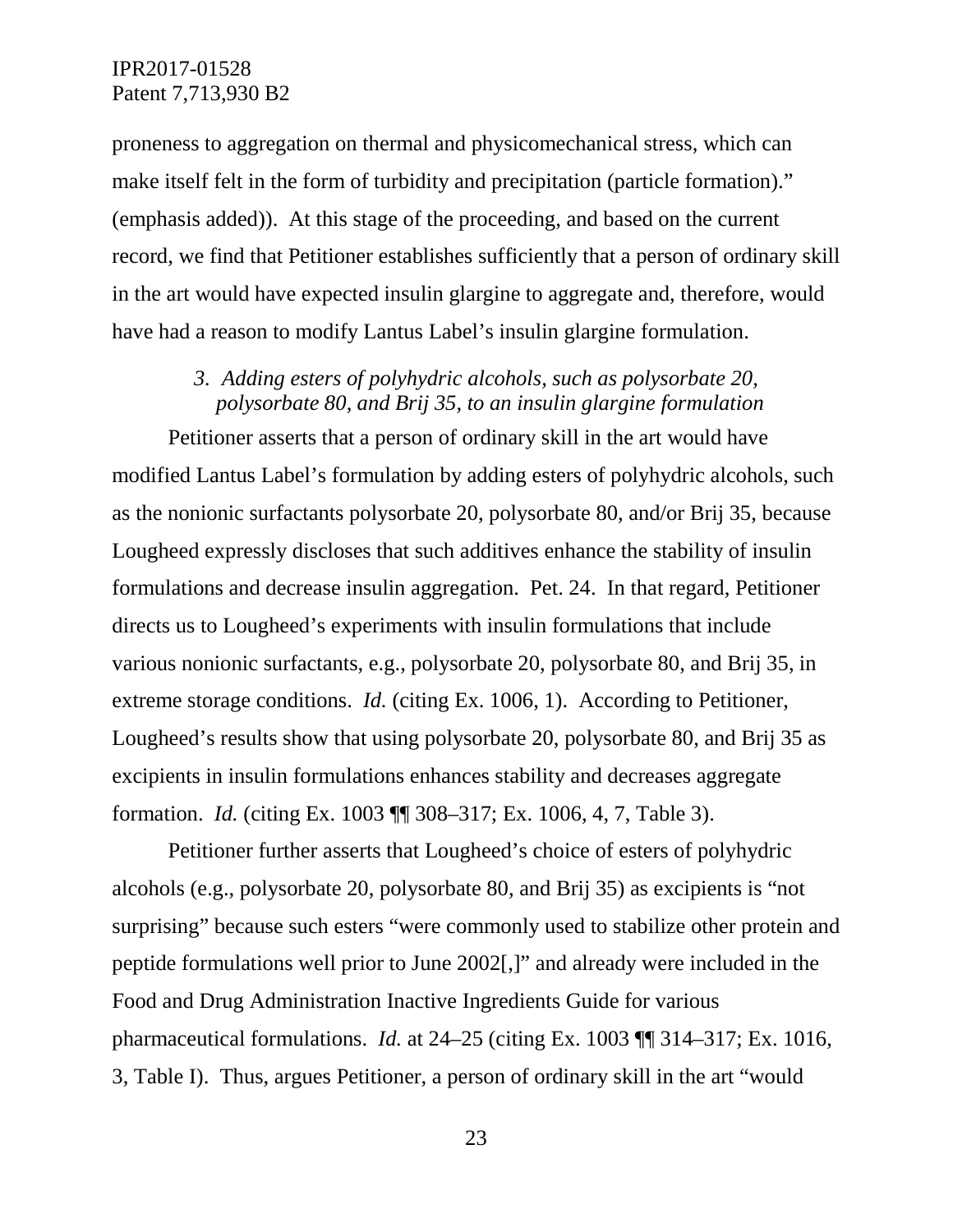have had ample reason" to add esters of polyhydric alcohols, such as polysorbate 20 polysorbate 80, and/or Brij 35, to an insulin glargine formulation, "with a reasonable expectation that doing so would inhibit or eliminate insulin's wellknown propensity to aggregate." *Id.* at 25.

In response, Patent Owner first argues that Petitioner fails to show sufficiently that the ordinary artisan would have turned to Lougheed (or any other non-glargine asserted reference). Prelim. Resp. 26–27. Specifically, Patent Owner asserts that Petitioner fails to address the differences between the glargine formulation Lantus Label describes and the porcine insulin formulations that Lougheed describes. *Id.* at 27–28. Patent Owner explains that, in addition to protein type, those differences include formulation pH (acidic for Lantus Label vs. neutral/basic for Lougheed and Grau or none specified for FASS) and formulation delivery type (injection for Lantus Label vs. pump for Lougheed, FASS, and Grau). *Id.* at 27. Patent Owner contends that such differences matter, and that Petitioner's failure to address them is a "significant deficiency." *Id.* at 29.

With respect to protein type, Patent Owner asserts the prior art of record indicates that "differences in the amino acid chains of human and animal insulins can result in large differences in aggregation tendencies, in unpredictable ways." *Id.* at 28–29 (citing Ex. 1014, 2; Ex. 1015, 2). As explained above, however, the '930 patent specification refers to what was known about insulins generally, without distinguishing between glargine (i.e., modified insulin), human, and animal insulin. *See* Ex. 1002, 3:7–9 ("Especially at acidic pH, insulins . . . show a decreased stability and an increased proneness to aggregation"), 3:36–38 ("The present invention was thus based on the object of finding preparations for acidsoluble insulins containing surfactants"), 3:45–47 ("It has now surprisingly been found that the addition of surfactants can greatly increase the stability of acidic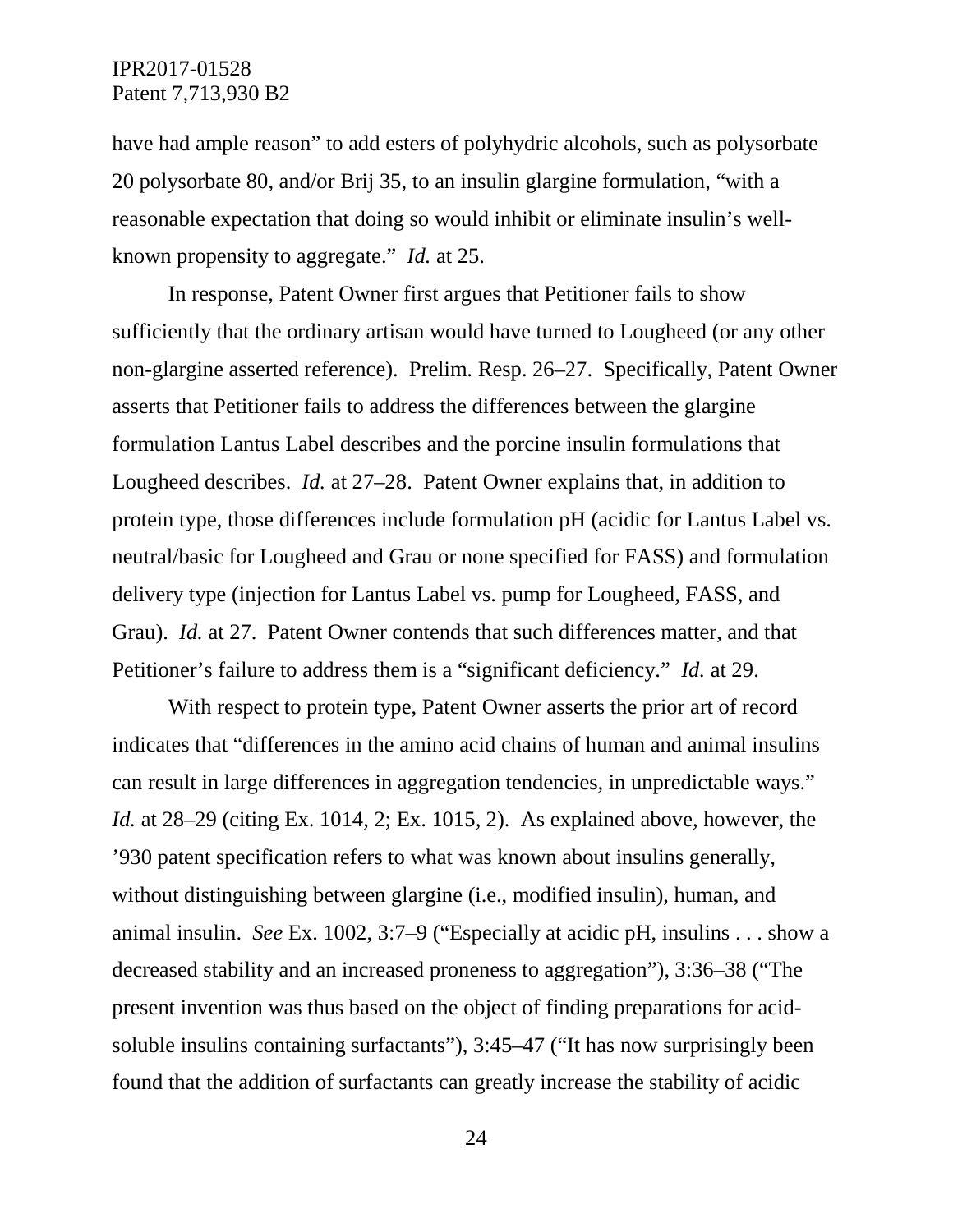insulin preparations. . . ."); *see also* Ex. 1001A, 2817 (original claim 1 of the application that matured into the related '652 patent reciting a pharmaceutical formulation with an acidic pH comprising "a polypeptide selected from the group consisting of bovine, porcine, or human insulin, an insulin analogue, an insulin derivative, an active insulin metabolite and combinations thereof").

As to pH, Patent Owner contends that none of the cited references addresses stabilizing a protein in an acidic solution, and that Petitioner fails to explain why a person of ordinary skill in the art would have been prompted to combine glargine formulations at acidic pH with Lougheed's animal insulin formulations at neutral/basic pH. *Id.* at 29–30. Petitioner, however, does not argue that one of ordinary skill in the art would have modified Lantus Label's insulin glargine formulation with neutral/basic pH non-glargine insulin formulations.

Rather, Petitioner argues that the ordinary artisan would have been prompted to modify the insulin glargine formulation to include polysorbate 20, polysorbate 80, and Brij 35 as excipients, given the prior art teachings that such excipients were known to stabilize insulin formulations against aggregation and that acidic pH was known to contribute to aggregation. *See* Pet. 6–7 (citing Ex. 1003 ¶¶ 103–108, 126), 24–26; Ex. 1006, 3 (explaining that observed FSR values for insulin formulations including Tween 20 (i.e., polysorbate 20), Tween 80 (i.e., polysorbate 80), and Brij 35 are 68 days, 48 days, and 141 days, respectively, as compared with 10 days for insulin controls (i.e., formulations that lacked surfactant additives), 7 ("With respect to the stabilizers employed, it is apparent that all the anionic and nonionic detergent additives [i.e., surfactants], with the exception of Tween 60, markedly increased the stability of their respective formulations when these were subjected to continuous rotation at 37°C."), Table 3. Further, in making its argument, Patent Owner does not direct us to any evidence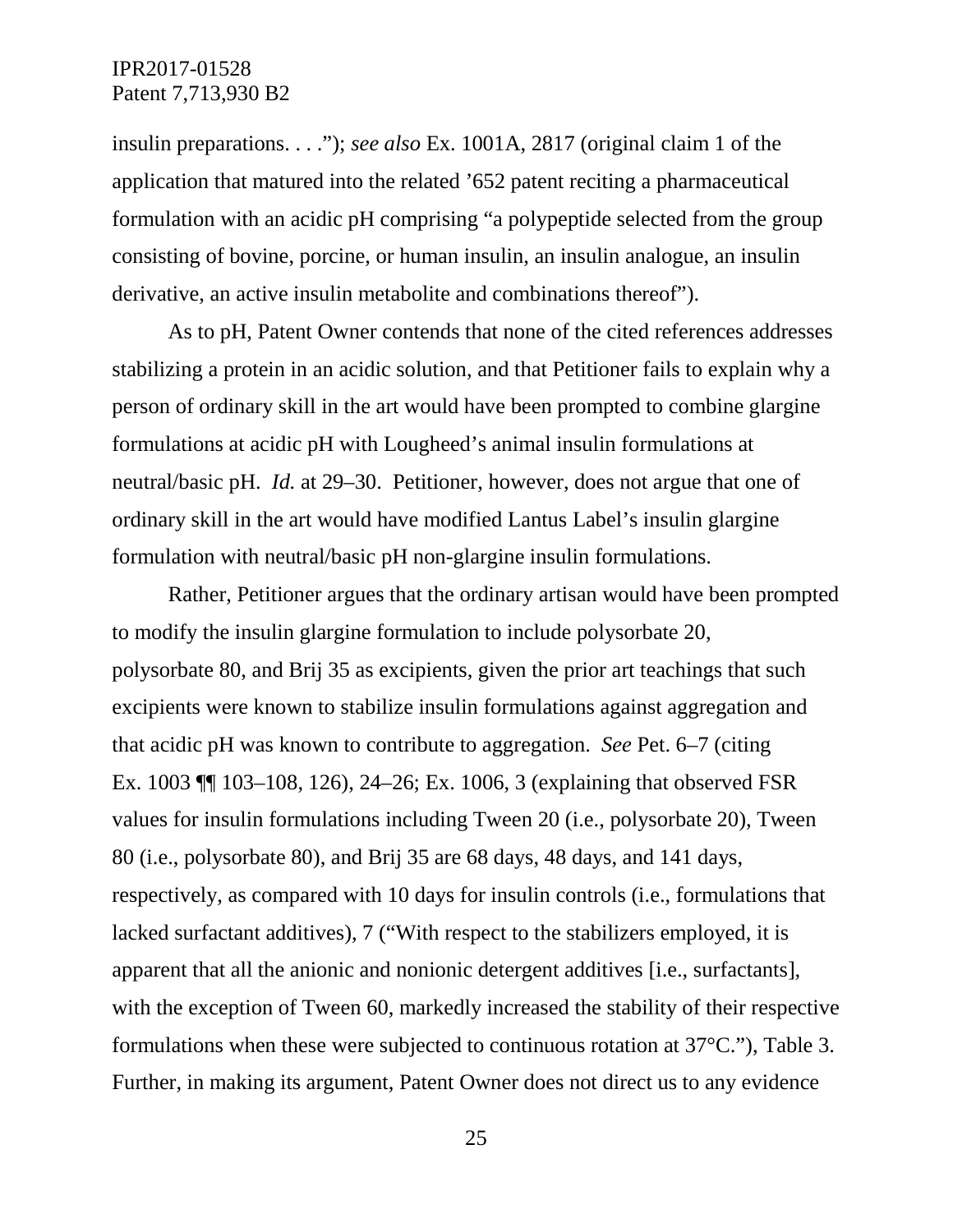in the record suggesting that the pH of the formulation would have had an effect on the ability of polysorbate 20, polysorbate 80, and Brij 35 to stabilize an insulin glargine formulation.

Regarding route of administration, Patent Owner argues that Petitioner fails to explain why a person of ordinary skill in the art "would have looked to formulations tested under the mechanical stresses and materials used in insulin pumps for continuous infusion, and have combined these components with those from the once-daily subcutaneous injection Glargine." Prelim. Resp. 31. In making its argument, however, Patent Owner does not direct us to evidence in the record suggesting why differences between pump materials and injectable materials would have mattered to the ordinary artisan. To the contrary, the '930 patent and prior art appear to suggest that air-insulin interfaces and interactions with hydrophobic surfaces promote insulin aggregation, not the type of material used to deliver the insulin formulation. *See, e.g.*, Ex. 1001, 3:13–22; Ex. 1006, 2.

### *4. Teaching Away and Other Negative Consequences*

Patent Owner also argues that Petitioner fails to account for disclosures in the prior art that support nonobviousness. Specifically, Patent Owner argues that Lougheed teaches away from selecting a nonionic surfactant (Prelim. Resp. 34– 38), and that Petitioner fails to account for the disclosure of negative consequences in other prior art of record (*id.* at 38–41). With respect to teaching away, Petitioner argues that Lougheed would have directed a person of ordinary skill in the art to use anionic surfactants, specifically sodium dodecyl sulfate (SDS), and away from nonionic surfactants, such as polysorbate 20, polysorbate 80, and Brij 35. *Id.* at 35. This is so, argues Patent Owner, because (1) Lougheed reports achieving better stability results with SDS than with the polysorbate additives, and (2) Lougheed hypothesizes that anionic surfactants stabilize the monomeric form of insulin (i.e.,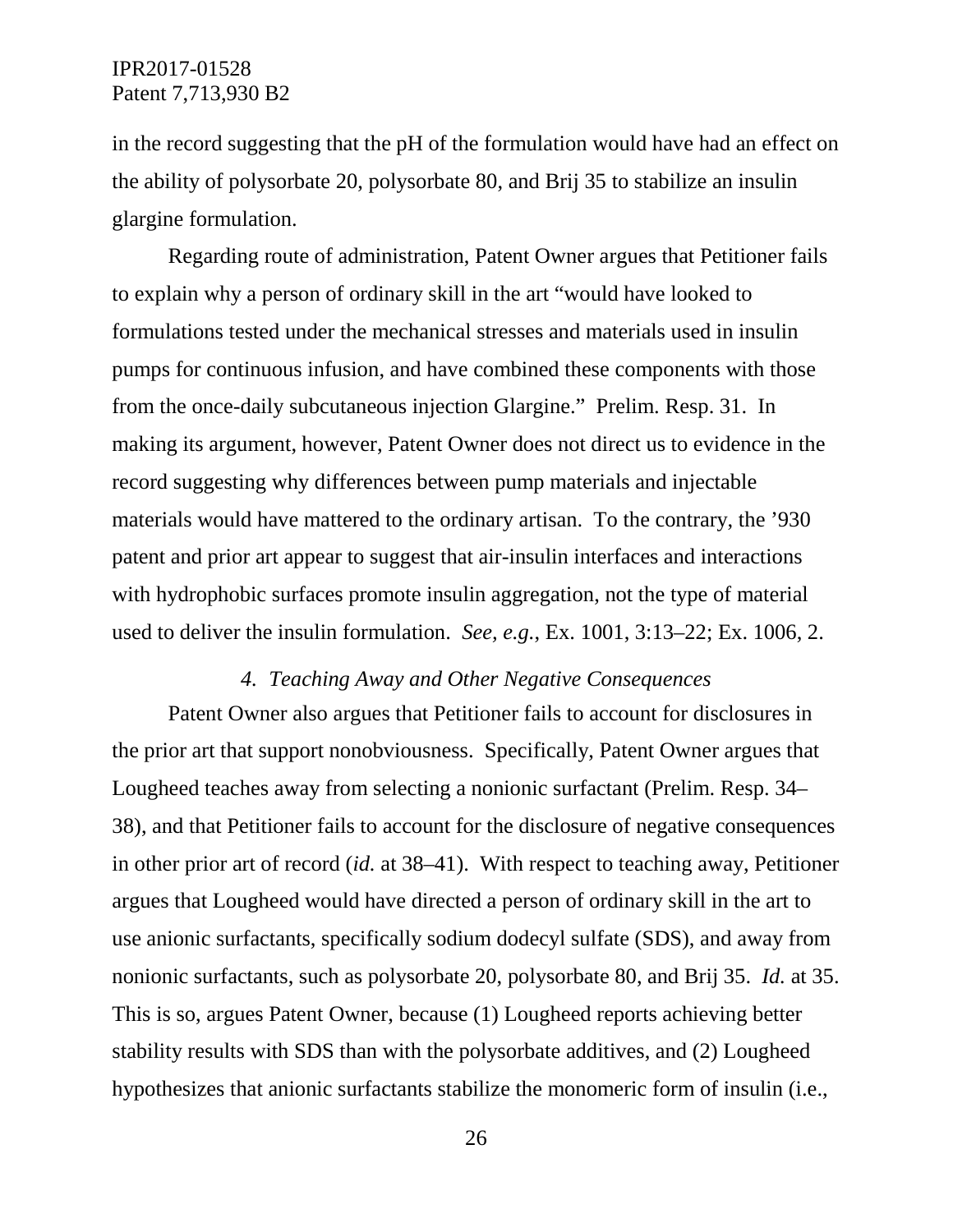the form of insulin Petitioner argues is prevalent in insulin glargine), whereas nonionic surfactants stabilize dimers and higher order structures. *Id.* at 35–38.

At this stage of the proceeding, we are not persuaded that Lougheed teaches away from adding polysorbate 20, polysorbate 80, and/or Brij 35 to Lantus Label's insulin glargine formulation. Even assuming that Lougheed discloses a preference for using SDS as an excipient, that preference does not control the obviousness inquiry. Rather, we must consider all disclosures, even unpreferred embodiments, in an obviousness analysis. *Merck & Co. v. Biocraft Labs, Inc.*, 874 F.2d 804, 807 (Fed. Cir. 1989). And, as Petitioner explains, Lougheed expressly discloses that adding nonionic surfactants, such as polysorbate 20, polysorbate 80, and Brij 35, to an insulin formulation enhances stability and decreases aggregate formation. Pet. 24 (citing Ex. 1006, 4, 7, Table 3); Ex. 1006, 7 ("all the anionic and nonionic detergent additives, with the exception of Tween 60, markedly increased the stability of their respective formulations when the[y] were subjected to continuous rotation at 37°C."); *see id.* at 3 ("As is evident from the FS values, aggregate formulation was inhibited by the nonionics  $\dots$  Brij 35  $\dots$  Tween 20  $\dots$  [and] Tween 80. . . . FSR values for these solutions were respectively . . . 141, . . . 68, [and] 48 . . . as compared with 10 days for the insulin controls.").

Further, we find that Patent Owner's argument regarding Lougheed's "hypothesis" that nonionic surfactants stabilize dimer or higher polymers raises a factual dispute as to whether one of skill in the art would have been discouraged from including polysorbate 20, polysorbate 80, and/or Brij 35 as excipients in an insulin glargine formulation. *See In re Fulton*, 391 F.3d 1195, 1201 (Fed. Cir. 2004). That dispute is best resolved on the full trial record, and we invite the parties to address the issue further in the Response and Reply.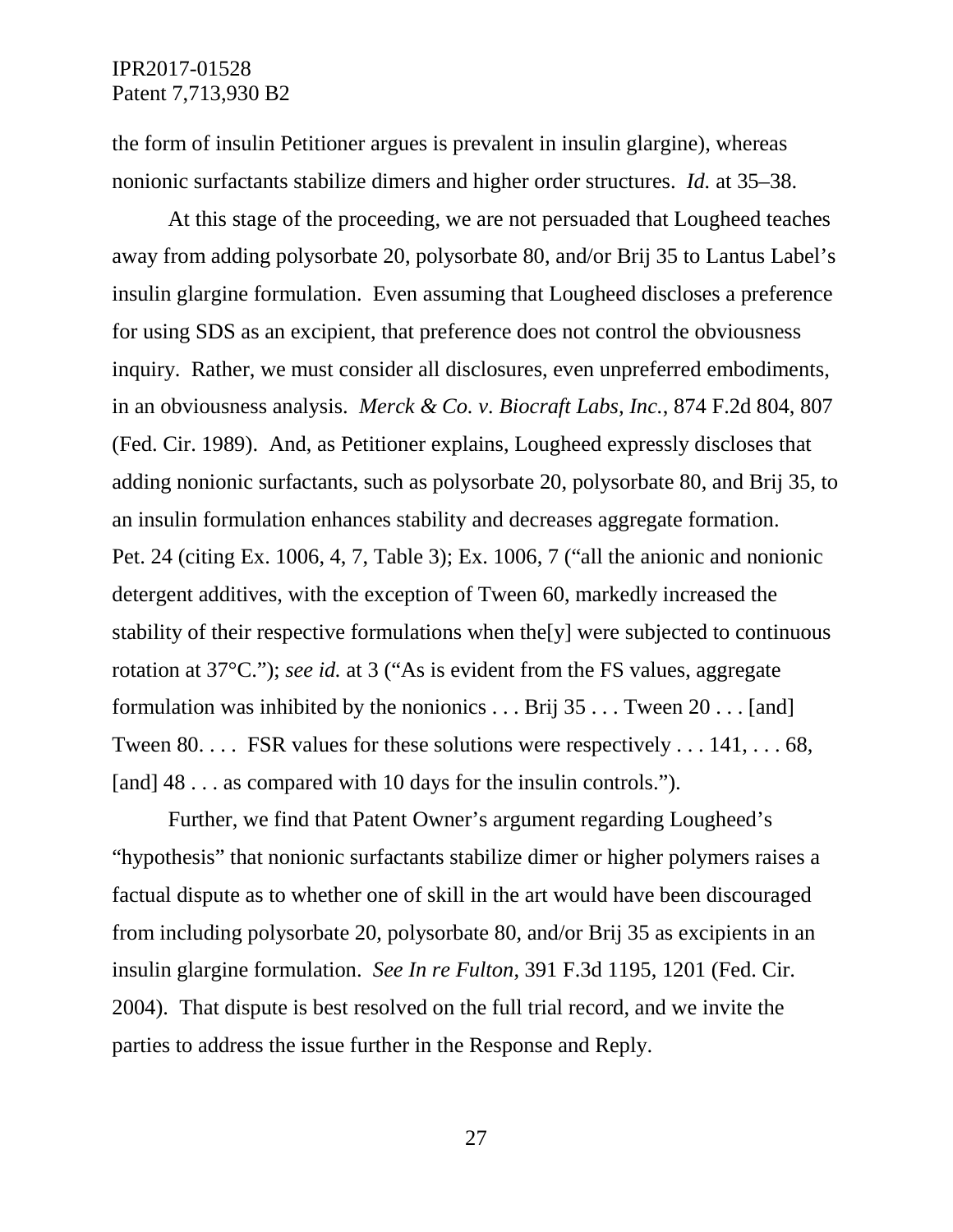With respect to the negative consequences of certain formulation excipients, Patent Owner directs us to portions of the 1994 Handbook of Pharmaceutical Excipients ("Handbook")<sup>[14](#page-27-0)</sup> teaching that polysorbates were known to undergo hydrolysis in an acidic environment, and that using polysorbates or polyoxyethylene alkyl ethers (e.g., Brij 35) in a formulation that contains phenol can result in discoloration and/or precipitation. Prelim. Resp. 39–40 (citing Ex. 1019, 5). Patent Owner also directs us to the Handbook entries for cresol and polyoxyethylene alkyl ethers (e.g., Brij 35), which explain that cresol and other phenolic preservatives have reduced antimicrobial activity when used with nonionic surfactants or polyoxyethylene alkyl ethers. *Id.* at 40 (citing Ex. 1019, 5, 21, 41).

Patent Owner's arguments are not without merit. We find, however, that they raise factual disputes as to whether one of skill in the art would have been discouraged from including polysorbate 20, polysorbate 80, and/or Brij 35 as excipients in the Lantus Label insulin glargine formulation, which is acidic and includes m-cresol as an excipient. For example, although Patent Owner points to the Handbook's disclosure that "gradual saponification [of polysorbates] occurs with strong acids," it is not clear from the current record what the person of ordinary skill in the art would have understood from such teaching. Nor is it apparent from the current record that one of ordinary skill in the art would have been discouraged from using polysorbates or Brij 35 as excipients with phenol or cresol in light of the Handbook's teachings regarding discoloration and

<span id="page-27-0"></span><sup>&</sup>lt;sup>14</sup> HANDBOOK OF PHARMACEUTICAL EXCIPIENTS 139, 377 (Ainley Wade & Paul J. Weller eds., 2d Ed. 1994) (Ex. 1019). Although we refer to the original pagination in this citation, like Patent Owner, we refer in our discussion to the pagination Petitioner added to the exhibit.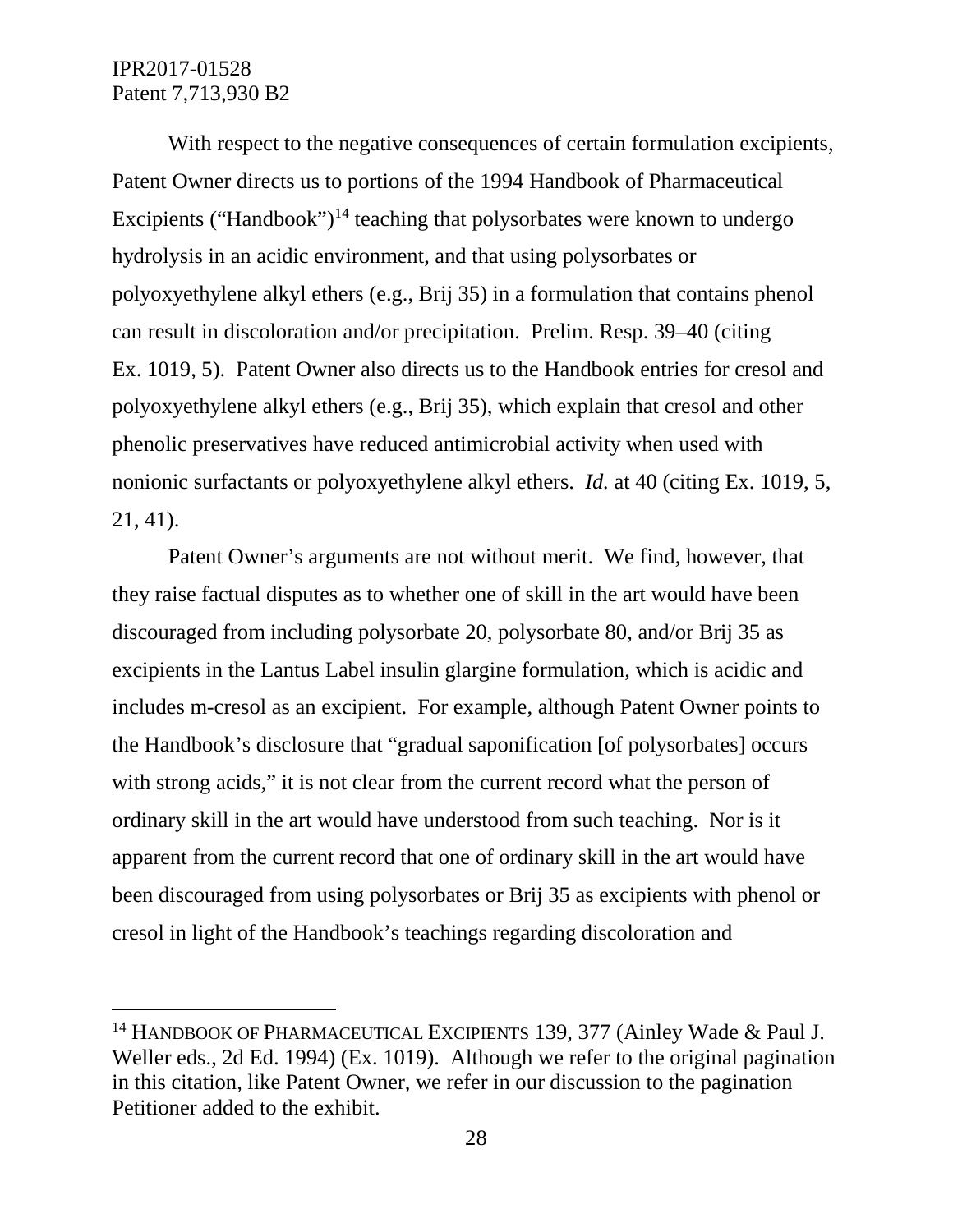antimicrobial activity. As our reviewing court has explained, "a given course of action often has simultaneous advantages and disadvantages, and this does not necessarily obviate motivation to combine." *Medichem, S.A. v. Rolabo, S.L.*, 437 F.3d 1157, 1165 (Fed. Cir. 2006). We invite the parties to address these issues further in the Response and Reply.

In sum, on the present record, we find that Petitioner establishes a reasonable likelihood of prevailing in showing that a person of ordinary skill in the art would have been prompted to add esters of polyhydric alcohols, such as polysorbate 20, polysorbate 80, and/or Brij 35, as excipients to an insulin glargine formulation, with a reasonable expectation of success in achieving the claimed pharmaceutical formulations.

# *H. Grounds 2 and 3: Asserted Obviousness over the Combination of Lantus Label and FASS or Lantus Label and Grau*

Petitioner asserts that claims 1–18 and 20 of the '930 patent are unpatentable under 35 U.S.C. § 103(a) because the subject matter of those claims would have been obvious over the combination of Lantus Label and FASS or Grau. Pet. 35– 44. Patent Owner opposes. Prelim. Resp. 15–41. Having considered the arguments and evidence before us, for the reasons set forth below, we find that the record establishes a reasonable likelihood that Petitioner will prevail on its asserted grounds.

Petitioner's arguments are substantially the same as those for claims 1–18 and 20 in Ground 1, except that Petitioner cites FASS or Grau instead of Lougheed. Petitioner argues that Lantus Label teaches all of the elements of claim 1, except that Lantus Label does not teach "at least one chemical entity chosen from esters and ethers of polyhydric alcohols." Pet. 35–37. For that limitation in Ground 2, Petitioner directs us to FASS' teaching that adding the stabilizer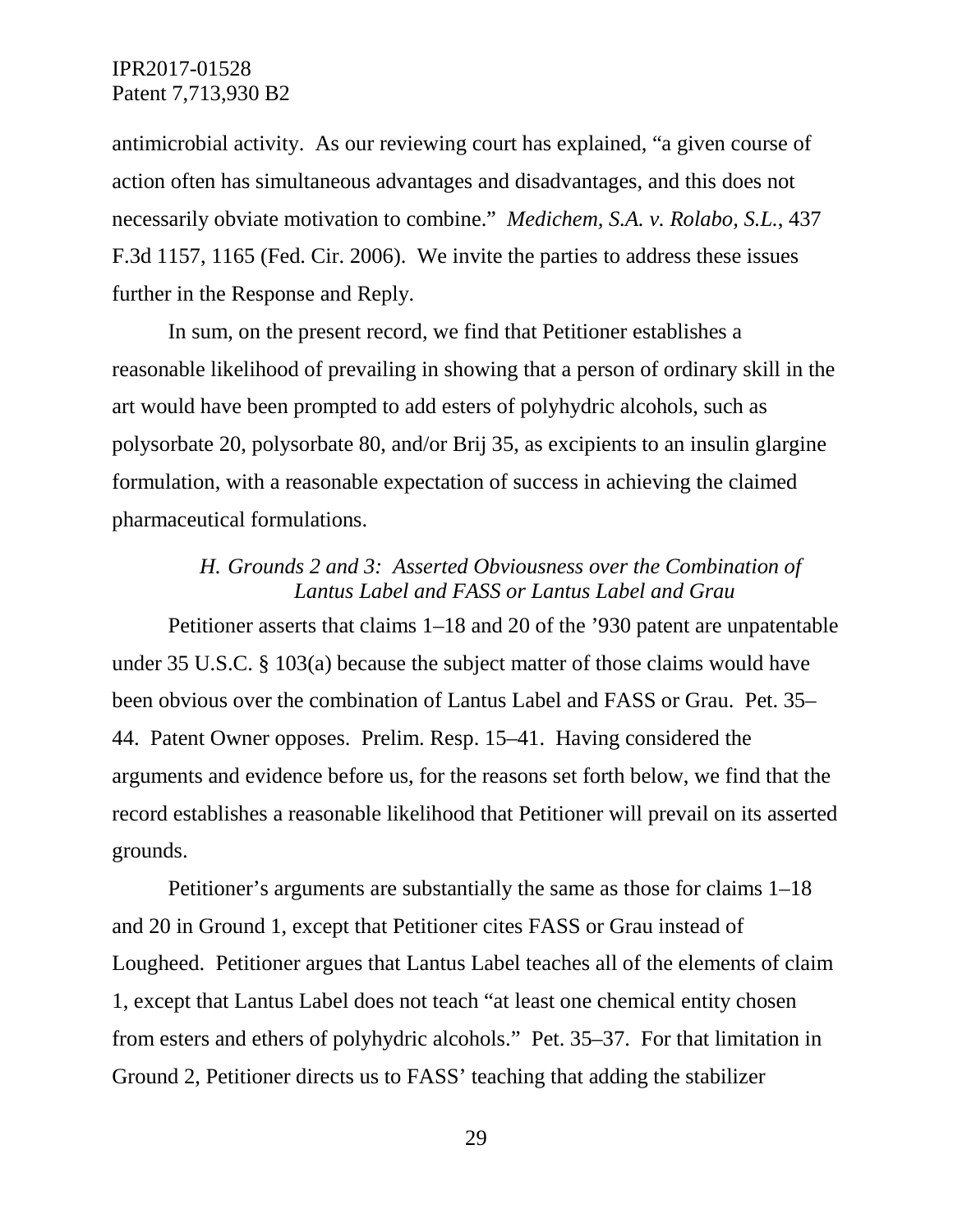poly(oxyethylene, oxypropylene)glycol (i.e., a poloxamer, which is also an ether of a polyhydric alcohol) to an insulin formulation "prevents precipitation and flocculation of the insulin," which makes the formulation "particularly suited for use in insulin pumps." *Id.* at 36 (quoting Ex. 1007A, 7); *see id.* (citing Ex. 1033A, 6); Ex. 1003 ¶ 359 (identifying poloxamers as "examples of ethers of polyhydric alcohols"). For that limitation in Ground 3, Petitioner directs us to Grau's teaching of adding a poloxamer (Genapol) to insulin formulations "to inhibit insulin aggregation" for various *in vitro* and *in vivo* tests with PIMS devices. *Id.* at 36–37 (citing Ex. 1008, 2–6).

Petitioner makes similar assertions regarding the limitations of the dependent claims, relying on the disclosure of Lantus Label or FASS and Grau, or the disclosures of Lantus Label, FASS and Grau, for teaching the additional limitations of those claims. *See id.* at 38–42 (relying on Lantus Label for teaching the additional limitations of claims 3, 6, 7, 12, and 13); *id.* at 39–40, 44 (relying on Lantus Label and FASS, or Lantus Label and Grau for teaching the additional limitations of claims 2, 4, 5, 8, 9, 17, and 18); *id.* at 41–43 (relying on FASS and Grau for teaching the additional limitations of claims 10, 11, 14–16, and 20).

As with Ground 1, Petitioner argues that a person of ordinary skill in the art would have been prompted to modify Lantus Label's insulin glargine formulation to include poloxamers (i.e., ethers of polyhydric alcohols), such as those disclosed in FASS and Grau, in view of the well-known tendency for insulin to aggregate upon storage and delivery—a recognized obstacle to formulating insulins. *Id.* at 36–38. And, like Ground 1, Petitioner supports its assertions with citations to the prior art, as well as Dr. Yalkowsky's testimony. *Id.* (citing Ex. 1006, 1; Ex. 1003 ¶¶ 359–371); *see* Ex. 1008, 1 (describing insulin's tendency to precipitate and aggregate). Likewise, Petitioner argues that a person of ordinary skill in the art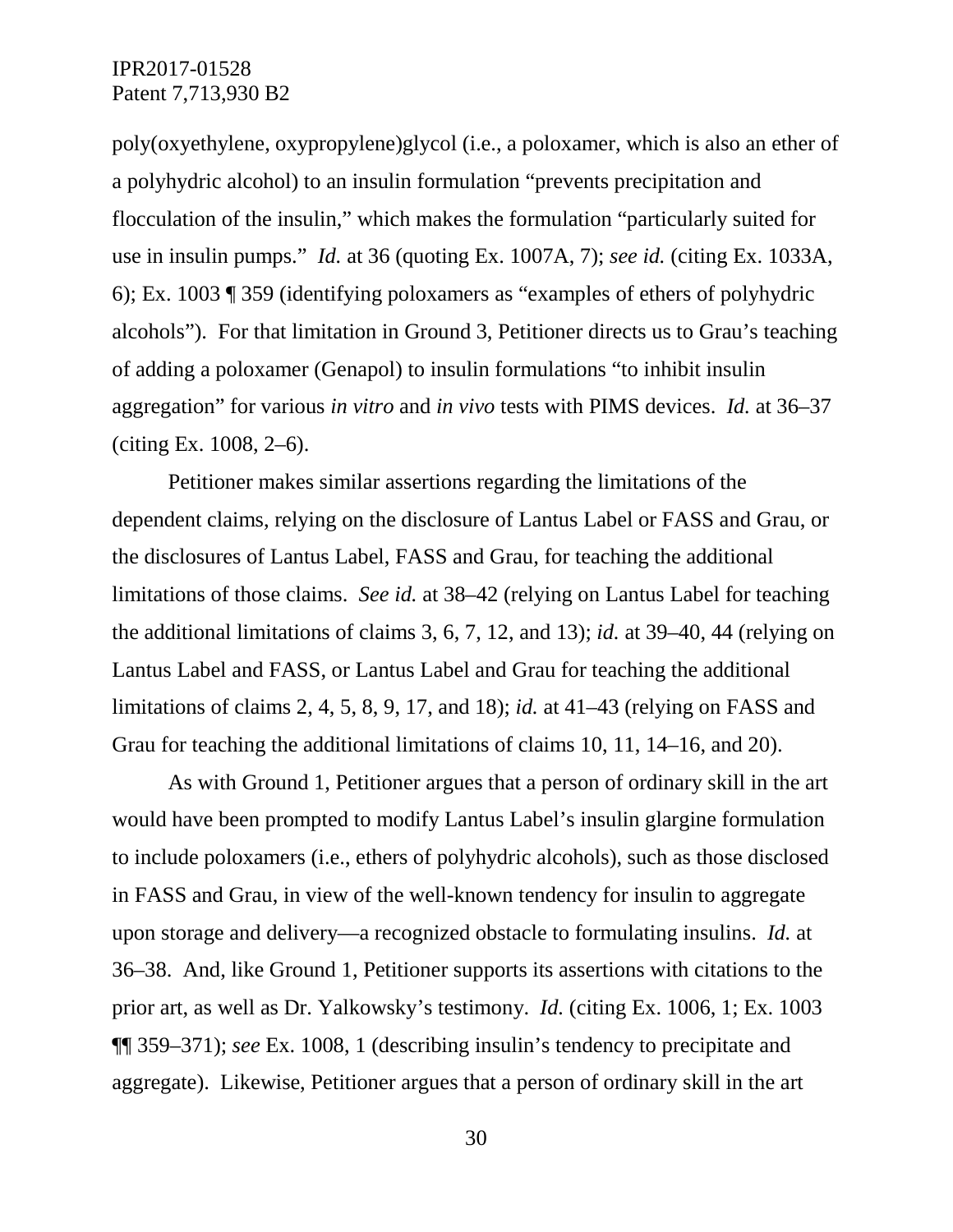would have reasonably expected success in achieving the claimed pharmaceutical formulations. Pet. 38.

Patent Owner does not provide separate arguments for Grounds 2 and 3 to address Petitioner's assertions that a person of ordinary skill in the art would have been prompted to modify Lantus Label's insulin glargine formulation to include poloxamers as excipients, with a reasonable expectation of success in achieving the claimed pharmaceutical formulations. Rather, Patent Owner's arguments in that regard address Grounds 1–8 collectively. *See, e.g.*, Prelim. Resp. 15 (addressing all eight of Petitioner's asserted grounds together), 26 (same), 33 (same).

As explained above with respect to Ground 1, we find that Patent Owner's arguments raise disputed issues of material fact that are best resolved on a full trial record. *See supra* §§ III.G.2–III.G.4. Accordingly, for substantially the same reasons set forth above, we find that Petitioner demonstrates a reasonable likelihood that the combined teachings of Lantus Label and FASS (Ground 2) or Lantus Label and Grau (Ground 3) disclose each limitation of claims 1–18 and 20, and that one of ordinary skill in the art would have modified Lantus Label's insulin glargine formulation to include ethers of polyhydric alcohols (e.g., poloxamers) as excipients, with a reasonable expectation of success in achieving the claimed pharmaceutical formulations.

## *I. Ground 4: Asserted Obviousness over the Combination of Lantus Label, FASS or Grau, and Lougheed*

Petitioner asserts that claim 19 of the '930 patent is unpatentable under 35 U.S.C. § 103(a) because the subject matter of that claim would have been obvious over the combination of Lantus Label, FASS or Grau, and Lougheed. Pet. 44–45. Patent Owner opposes. Prelim. Resp. 15–41. Having considered the arguments and evidence before us, for the reasons set forth below, we find that the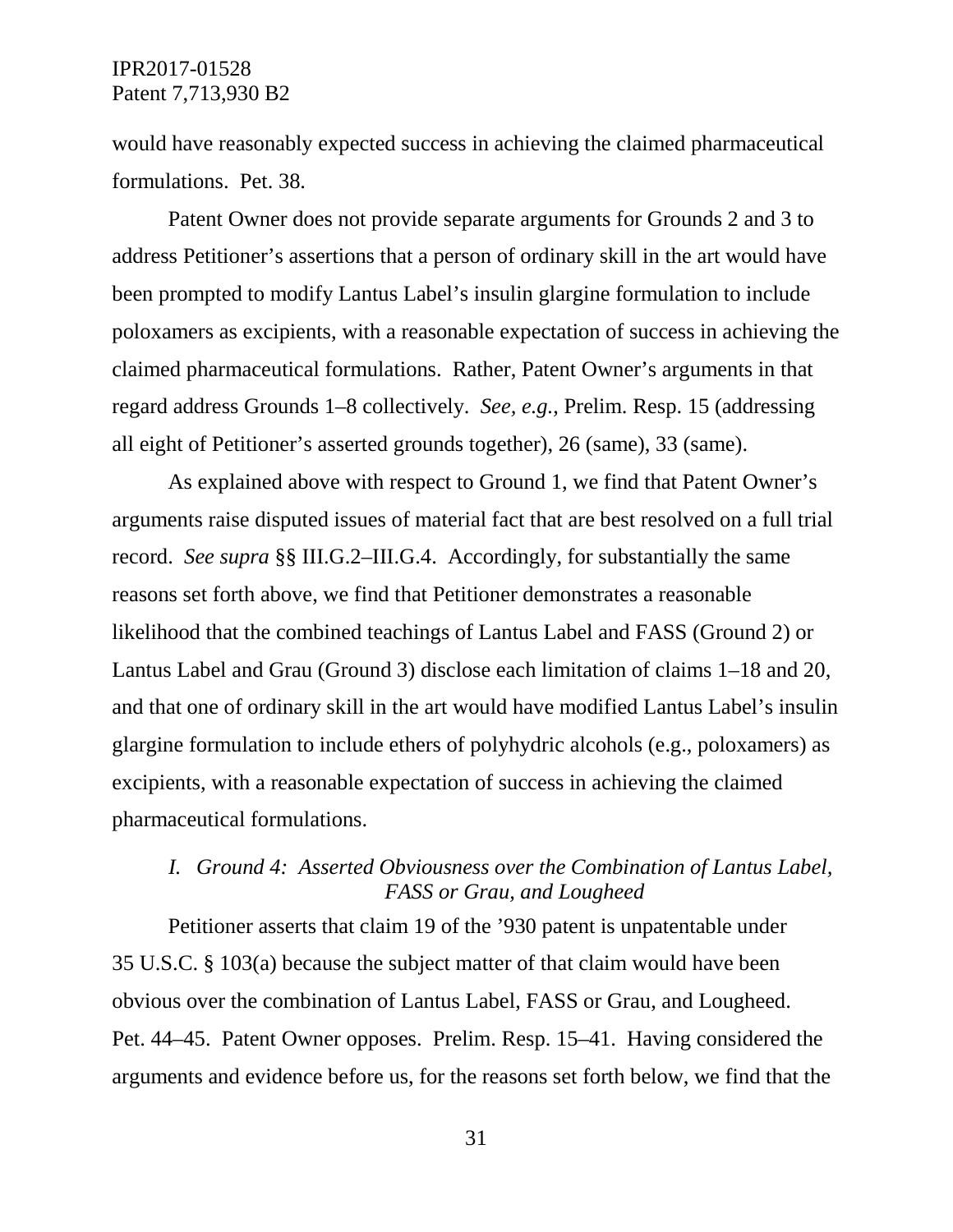record establishes a reasonable likelihood that Petitioner will prevail on its asserted ground.

Claim 19 requires "[T]he pharmaceutical formulation as claimed in claim **18**, [[15](#page-31-0)] wherein the excipient is NaCl which is present in a concentration of up to 150 mM." Ex. 1002, 12:49–51. Petitioner asserts that Lougheed discloses using 154 mM of sodium chloride (NaCl) in insulin formulations. Pet. 44. Petitioner notes that although Lougheed's sodium chloride concentration "is slightly over the claimed range," the '930 patent does not suggest that the particular sodium chloride concentration recited in claim 19 is critical. *Id.* at 44–45 (citing *In re Aller*, 220 F.2d 454, 456 (CCPA 1955); *Galderma Labs, LP v. Tolmar, Inc.*, 737 F.3d 731, 739 (Fed. Cir. 2013)). Petitioner further asserts that a person of ordinary skill in the art would have a reason to reduce the amount of sodium chloride in the formulation, i.e., to compensate for other formulation components, with a reasonable expectation of success in achieving the claimed pharmaceutical formulation. *Id.* at 45 (citing Ex. 1003 ¶¶ 406–408).

Patent Owner does not provide separate arguments for Ground 4 to address Petitioner's assertions that a person of ordinary skill in the art would have been prompted to modify Lantus Label's insulin glargine formulation, as modified by FASS and Grau, to include up to 150 mM of sodium chloride, with a reasonable expectation of success in achieving the claimed pharmaceutical formulations. Rather, Patent Owner's arguments in that regard address Grounds 1–8 collectively. *See, e.g.*, Prelim. Resp. 15 (addressing all eight of Petitioner's asserted grounds together), 26 (same), 33 (same). We have considered Petitioner's arguments and

<span id="page-31-0"></span> <sup>15</sup> Claim 18 recites "[t]he pharmaceutical formulation as claimed in claim **1**, further comprising one or more excipients chosen from acids, alkalis and salts." Ex. 1002, 12:46–48.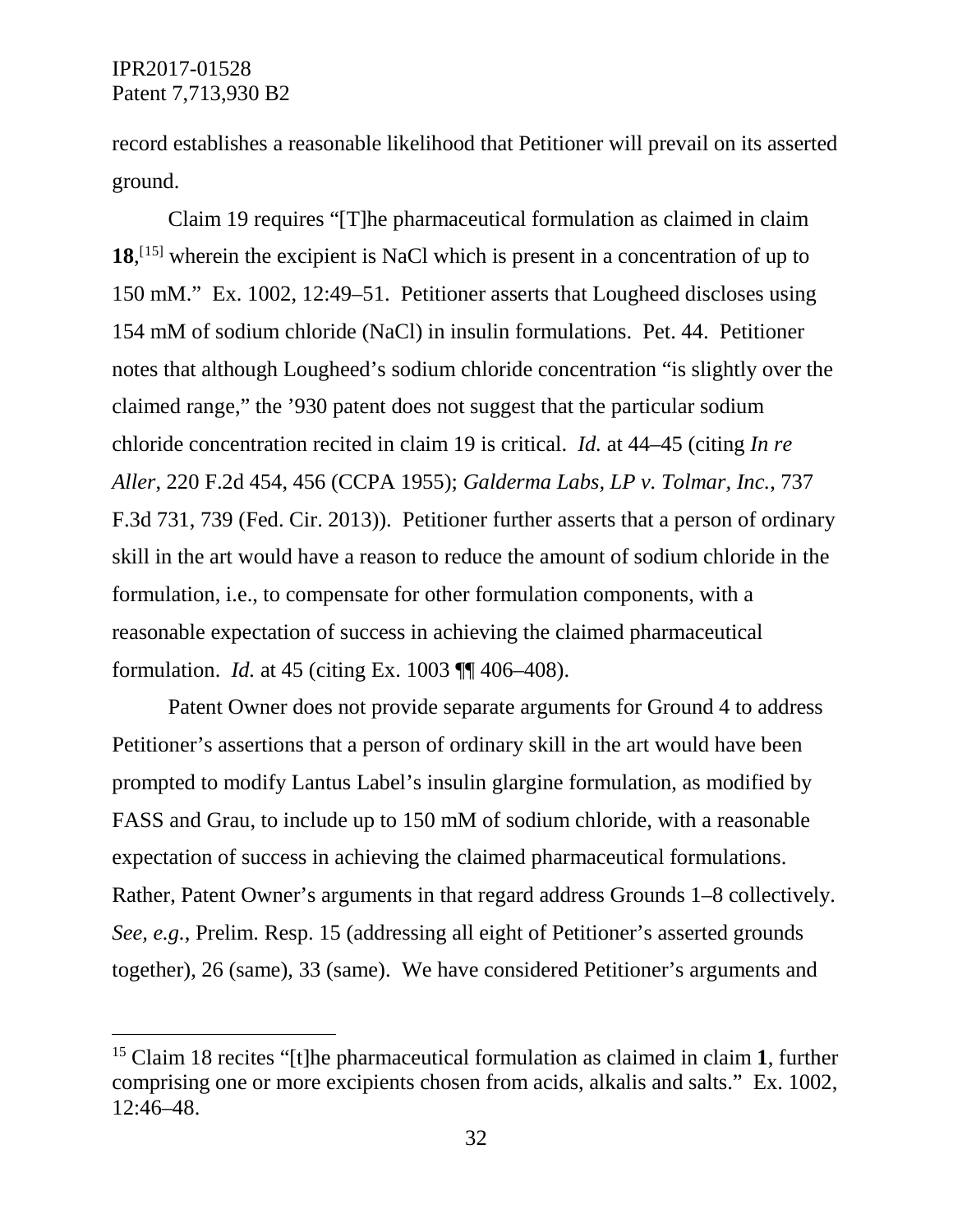Dr. Yalkowsky's testimony and find them to be reasonable in view of the current record. Accordingly, Petitioner demonstrates a reasonable likelihood that the combined teachings of Lantus Label, FASS or Grau, and Lougheed would disclose the limitation of claim 19, and that one of ordinary skill in the art would have modified Lantus Label's insulin glargine formulation to include sodium chloride at a concentration of up to 150 mM, with a reasonable expectation of success in achieving the claimed pharmaceutical formulation.

### *J. Ground 5: Asserted Obviousness over the Combination of Owens and Lougheed*

Petitioner asserts that claims 1–20 of the '652 patent are unpatentable under 35 U.S.C. § 103(a) because the subject matter of those claims would have been obvious over the combination of Owens and Lougheed. Pet. 45–54. Patent Owner opposes. Prelim. Resp. 15–41. Having considered the arguments and evidence before us, for the reasons set forth below, we find that the record establishes a reasonable likelihood that Petitioner will prevail on its asserted ground.

Petitioner's arguments are substantially the same as those for Ground 1, except that Petitioner cites Owens instead of Lantus Label. As with Lantus Label, Petitioner argues that Owens teaches every limitation of claim 1, except that Owens does not teach "at least one chemical entity chosen from esters and ethers of polyhydric alcohols." Pet. 45–46 (citing Ex. 1002, 4:32–34; Ex. 1003 ¶¶ 98– 102, 308–310; Ex. 1004, 3). For that limitation, Petitioner points to Lougheed's teaching of adding esters of polyhydric alcohols, such as polysorbate 20 (Tween 20), polysorbate 80 (Tween 80), and/or Brij 35 to insulin formulations. *Id.* at 46 (citing Ex. 1003 ¶¶ 308–317; Ex. 1006, 4, 7, Table 3). Petitioner makes similar assertions regarding the limitations of the dependent claims, relying on the disclosure of either Lantus Label or Lougheed, or the disclosures of both Lantus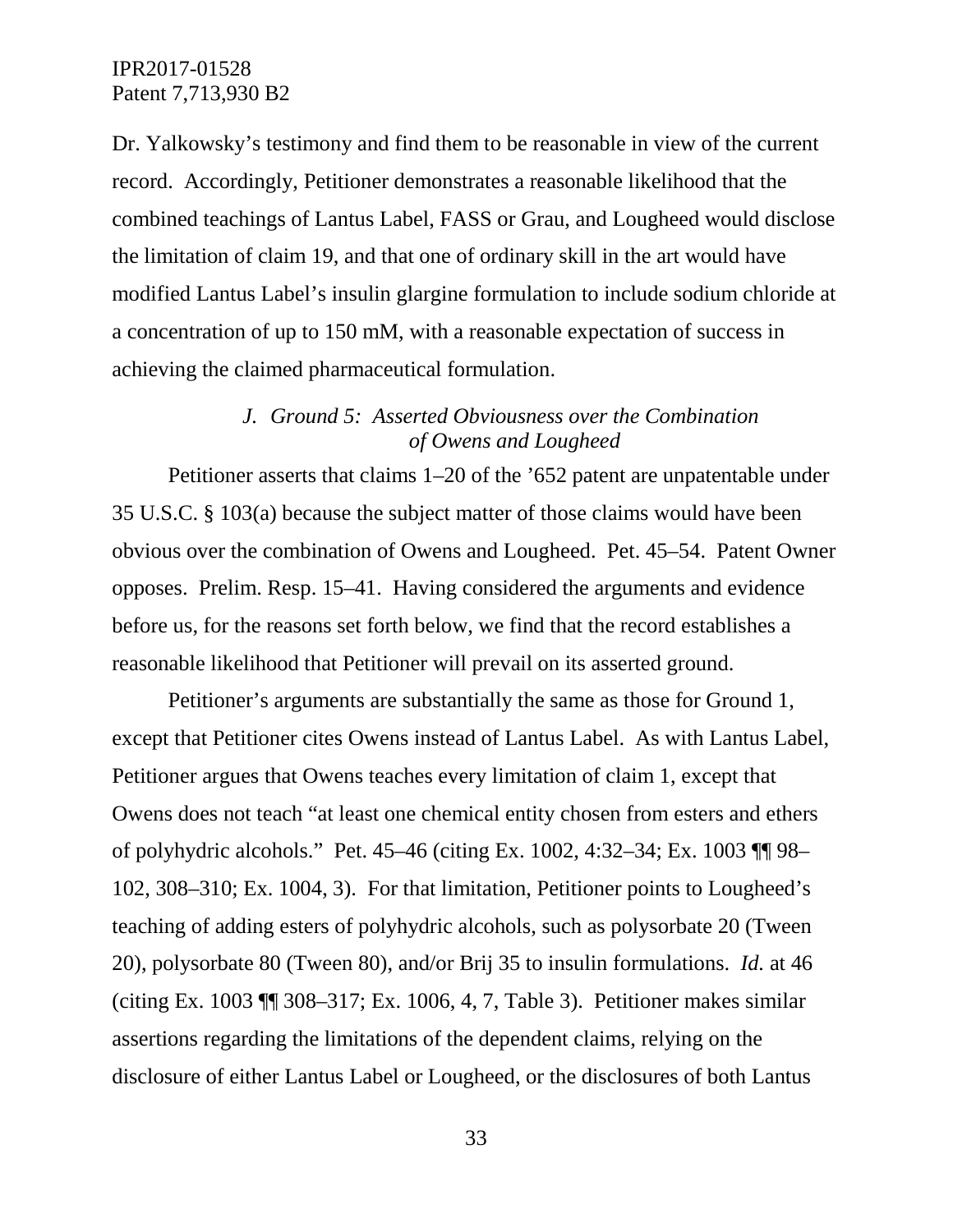Label and Lougheed, for teaching the additional limitations of those claims. *See id.* at 47–49, 52–53 (relying on Owens and Lougheed for teaching the additional limitations of claims 2, 3, 5, 8, 9, 17, and 18); *id.* at 48–51 (relying on Owens for teaching the additional limitations of claims 4, 6, 7, 12, and 13); *id.* at 49–54 (relying on Lougheed for teaching the additional limitations of claims 10, 11, 14– 16, 19, and 20).

As with Ground 1, Petitioner argues that a person of ordinary skill in the art would have been prompted to modify Owens' insulin glargine formulation to include esters of polyhydric alcohols, such as polysorbate 20, polysorbate 80, and Brij 35, in view of the well-known tendency for insulin to aggregate upon storage and delivery. Pet. 46–47. And, like Ground 1, Petitioner supports its assertions with citations to Lougheed and Dr. Yalkowsky's testimony. *Id.* (citing Ex. 1003 ¶¶ 412–417; Ex. 1006, 4, 7, Table 3). Likewise, Petitioner argues that a person of ordinary skill in the art would have reasonably expected success in achieving the claimed pharmaceutical formulations. *Id.*

Patent Owner does not provide separate arguments for Ground 5 to address Petitioner's assertions that a person of ordinary skill in the art would have been prompted to modify Owens' insulin glargine formulation to include polysorbate 20, polysorbate 80, and/or Brij 35 as excipients, with a reasonable expectation of success in achieving the claimed pharmaceutical formulations. Rather, Patent Owner's arguments in that regard address Grounds 1–8 collectively. *See, e.g.*, Prelim. Resp. 15 (addressing all eight of Petitioner's asserted grounds together), 26 (same), 33 (same).

As explained above with respect to Ground 1, we find that Patent Owner's arguments raise disputed issues of material fact that are best resolved on a full trial record. *See supra* §§ III.G.2–III.G.4. Accordingly, for substantially the same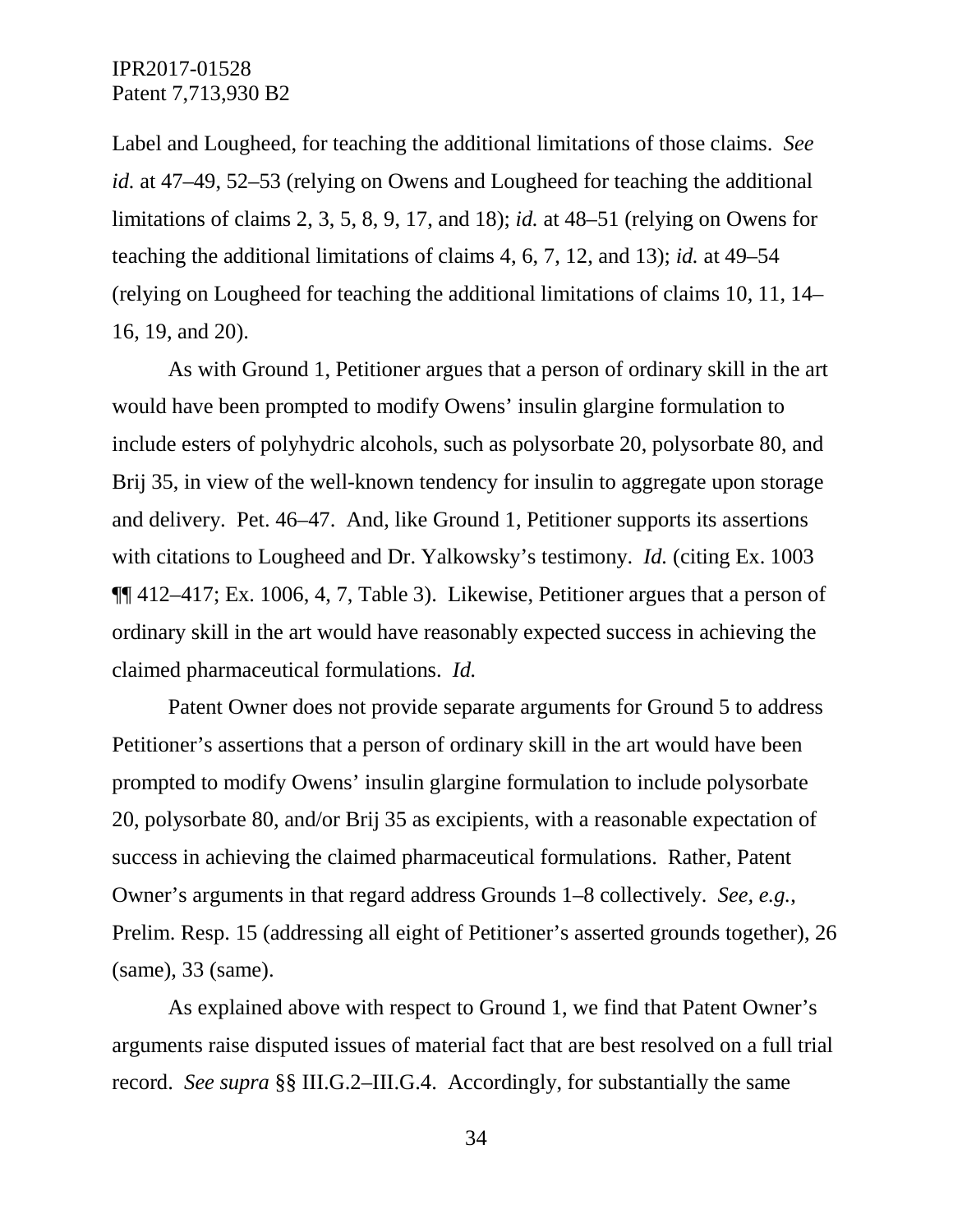reasons set forth above, we find that Petitioner demonstrates a reasonable likelihood that the combined teachings of Owens and Lougheed disclose each limitation of claims 1–18 and 20, and that one of ordinary skill in the art would have modified Owens' insulin glargine formulation to include esters of polyhydric alcohols (e.g., polysorbate 20, polysorbate 80, and/or Brij 35) as excipients, with a reasonable expectation of success in achieving the claimed pharmaceutical formulations.

## *K. Grounds 6 and 7: Asserted Obviousness over the Combination of Owens and FASS or Owens and Grau*

Petitioner asserts that claims 1–18 and 20 of the '930 patent are unpatentable under 35 U.S.C. § 103(a) because the subject matter of those claims would have been obvious over the combination of Owens and FASS or Grau. Pet. 54–62. Patent Owner opposes. Prelim. Resp. 15–41. Having considered the arguments and evidence before us, for the reasons set forth below, we find that the record establishes a reasonable likelihood that Petitioner will prevail on its asserted grounds.

Petitioner's arguments are substantially the same as those for claims 1–18 and 20 in Grounds 1–3, except that Petitioner cites FASS or Grau instead of Lougheed, and Owens instead of Lantus Label. Petitioner argues that Owens teaches all of the elements of claim 1, except that Owens does not teach "at least one chemical entity chosen from esters and ethers of polyhydric alcohols." Pet. 54–55. For that limitation in Ground 6, Petitioner directs us to FASS' teaching that adding the stabilizer poly(oxyethylene, oxypropylene)glycol (i.e., a poloxamer, which is also an ether of a polyhydric alcohol) to an insulin formulation "prevents precipitation and flocculation of the insulin," which makes the formulation "particularly suited for use in insulin pumps." *Id.* at 55 (quoting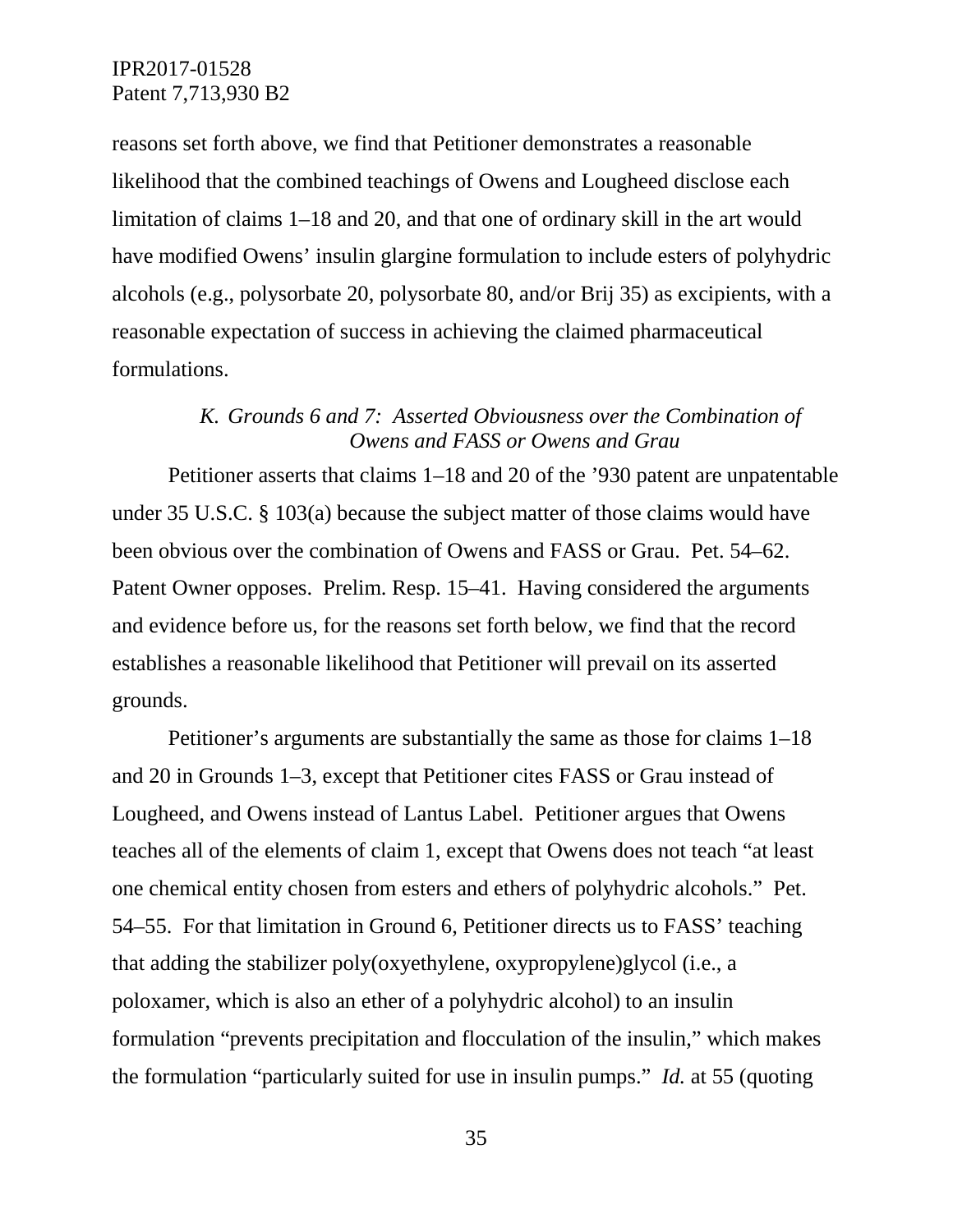Ex. 1007A, 7); *see id.* (citing Ex. 1033A, 6); Ex. 1003 ¶ 458 (identifying poloxamers as "examples of ethers of polyhydric alcohols"). For that limitation in Ground 7, Petitioner directs us to Grau's teaching of adding a poloxamer (Genapol) to insulin formulations "to inhibit insulin aggregation" for various *in vitro* and *in vivo* tests with PIMS devices. *Id.* at 55–56 (citing Ex. 1008, 2–6).

Petitioner makes similar assertions regarding the limitations of the dependent claims, relying on the disclosure of Owens or FASS and Grau, or the disclosures of Owens, FASS and Grau, for teaching the additional limitations of those claims. *See id.* at 56–60 (relying on Owens for teaching the additional limitations of claims 3, 6, 7, 12, and 13); *id.* at 56–58, 61–62 (relying on Owens and FASS or Owens and Grau for teaching the additional limitations of claims 2, 4, 5, 8, 9 17, and 18); *id.* at 59–61 (relying on FASS and Grau for teaching the additional limitations of claims 10, 11, 14–16, and 20).

As with Grounds 1–3, Petitioner argues that a person of ordinary skill in the art would have been prompted to modify Owens' insulin glargine formulation to include poloxamers, such as those disclosed in FASS and Grau, in view of the well-known tendency for insulin to aggregate upon storage and delivery—a recognized obstacle to insulin formulating. Pet. 55–56. And, like Grounds 1–3, Petitioner supports its assertions with citations to the prior art, as well as Dr. Yalkowsky's testimony. *Id.* (citing Ex. 1006, 1; Ex. 1003 ¶¶ 457–464); *see also* Ex. 1008, 1 (describing insulin's tendency to precipitate and aggregate as an impediment to developing delivery devices for treating diabetes). Likewise, Petitioner argues that a person of ordinary skill in the art would have reasonably expected success in achieving the claimed pharmaceutical formulations. Pet. 56.

Patent Owner does not provide separate arguments for Grounds 6 and 7 to address Petitioner's assertions that a person of ordinary skill in the art would have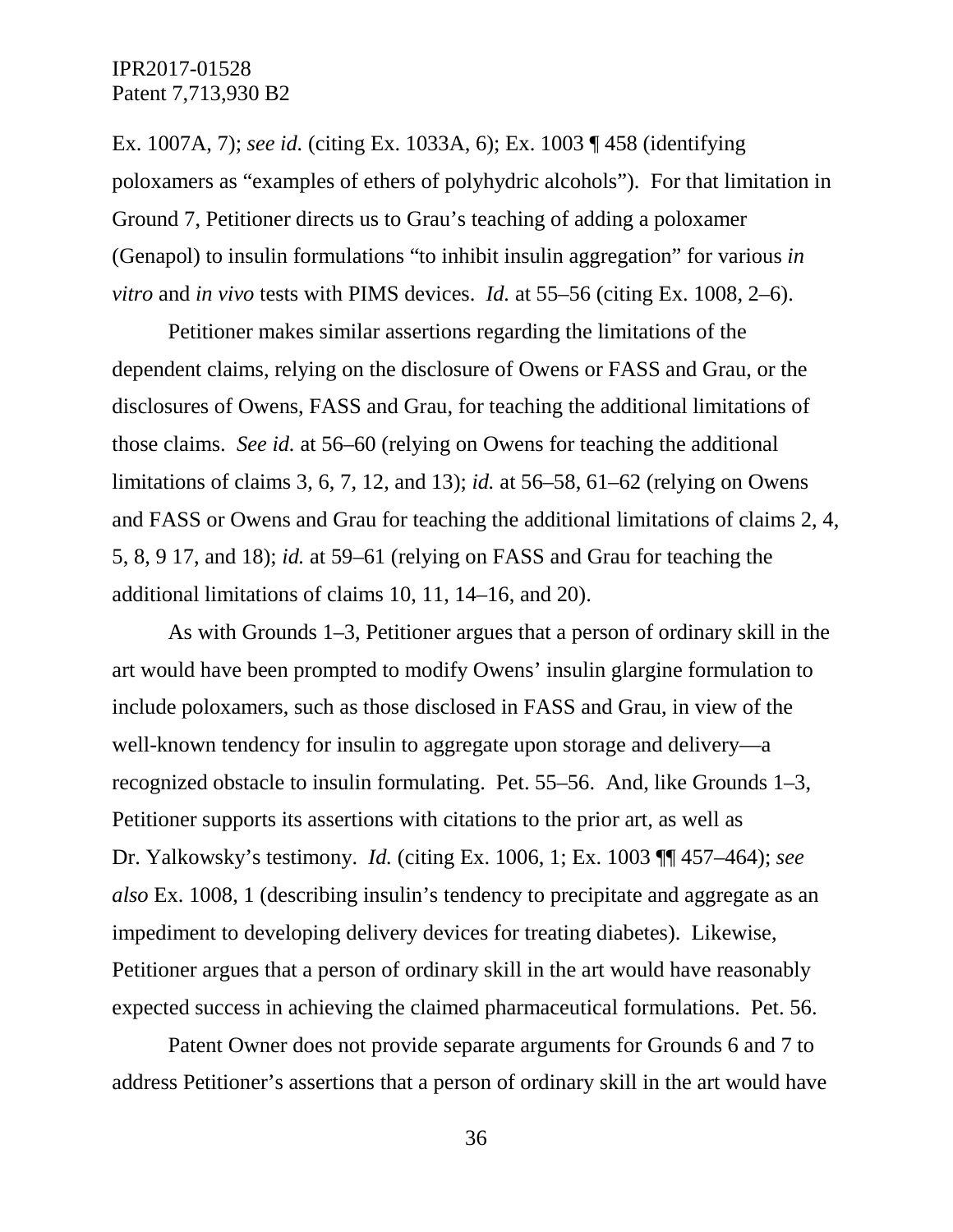been prompted to modify Lantus Label's insulin glargine formulation to include poloxamers as excipients, with a reasonable expectation of success in achieving the claimed pharmaceutical formulations. Rather, Patent Owner's arguments in that regard address Grounds 1–8 collectively. *See, e.g.*, Prelim. Resp. 15 (addressing all eight of Petitioner's asserted grounds together), 26 (same), 33 (same).

As explained above with respect to Ground 1, we find that Patent Owner's arguments raise disputed issues of material fact that are best resolved on a full trial record. *See supra* §§ III.G.2–III.G.4. Accordingly, for substantially the same reasons set forth above, we find that Petitioner demonstrates a reasonable likelihood that the combined teachings of Owens and FASS (Ground 6) or Owens and Grau (Ground 7) disclose each limitation of claims 1–18 and 20, and that one of ordinary skill in the art would have modified Lantus Label's insulin glargine formulation to include ethers of polyhydric alcohols (e.g., poloxamers) as excipients, with a reasonable expectation of success in achieving the claimed pharmaceutical formulations.

# *L. Ground 8: Asserted Obviousness over the Combination of Owens, FASS or Grau, and Lougheed*

Petitioner asserts that claim 19 of the '930 patent is unpatentable under 35 U.S.C. § 103(a) because the subject matter of that claim would have been obvious over the combination of Lantus Label, FASS or Grau, and Lougheed. Pet. 62–63. Patent Owner opposes. Prelim. Resp. 15–41. Having considered the arguments and evidence before us, for the reasons set forth below, we find that the record establishes a reasonable likelihood that Petitioner will prevail on its asserted ground.

Petitioner's arguments are substantially the same as those for claim 19 in Ground 4, except that Petitioner asserts Owens instead of Lantus Label in this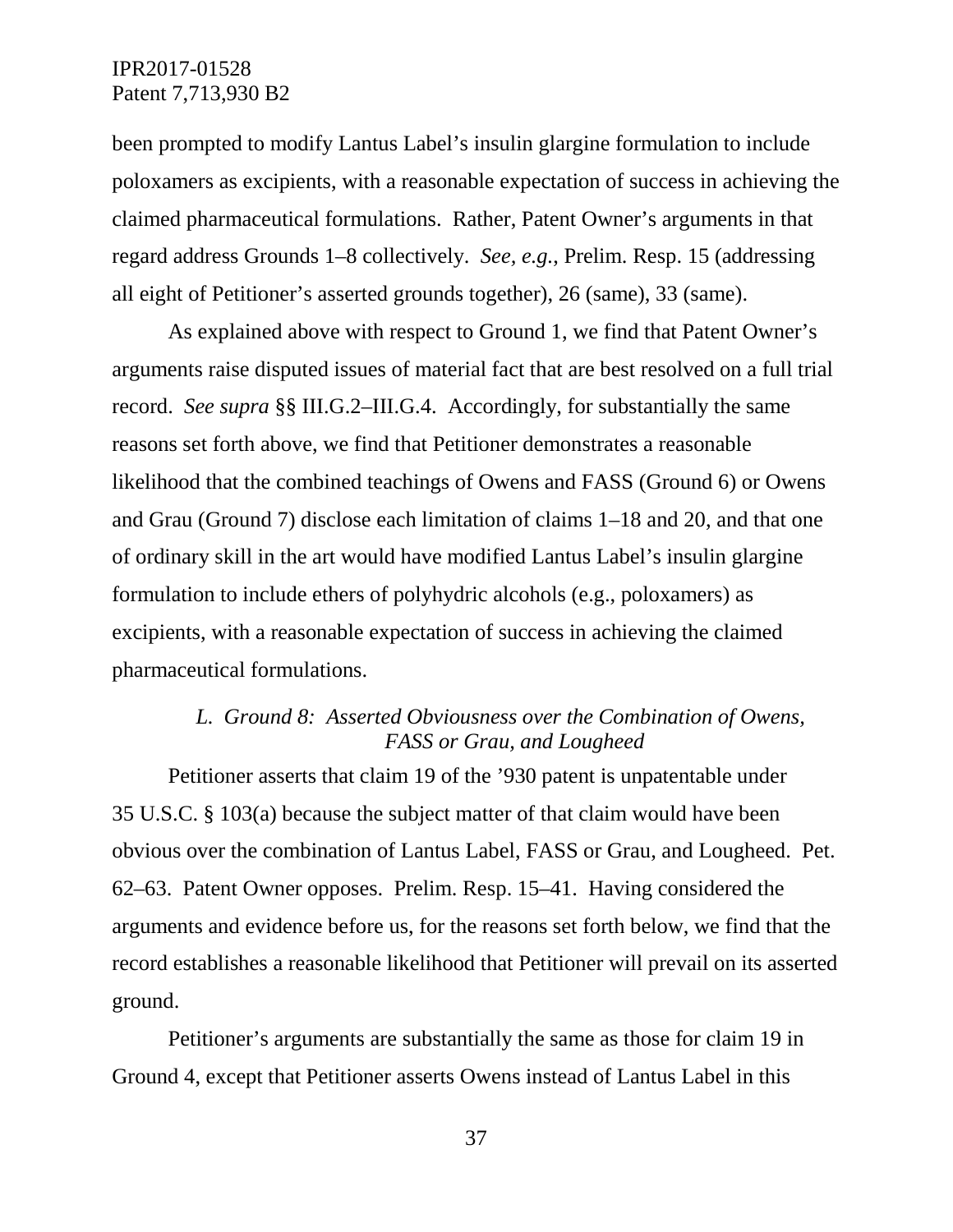ground. *See* Pet. 62–63. Patent Owner does not provide separate arguments for Ground 8 to address Petitioner's assertions that a person of ordinary skill in the art would have been prompted to modify Owens' insulin glargine formulation, as modified by FASS or Grau, to include up to 150 mM of sodium chloride, with a reasonable expectation of success in achieving the claimed pharmaceutical formulations. Rather, Patent Owner's arguments in that regard address Grounds 1– 8 collectively. *See, e.g.*, Prelim. Resp. 15 (addressing all eight of Petitioner's asserted grounds together), 26 (same), 33 (same).

We have considered Petitioner's arguments and Dr. Yalkowsky's testimony and find them to be reasonable in view of the current record. Accordingly, Petitioner demonstrates a reasonable likelihood that the combined teachings of Owens, FASS or Grau, and Lougheed disclose the limitation of claim 19, and that one of ordinary skill in the art would have modified Owens' insulin glargine formulation to include sodium chloride at a concentration of up to 150 mM, with a reasonable expectation of success in achieving the claimed pharmaceutical formulation.

#### IV. CONCLUSION

Petitioner establishes a reasonable likelihood of prevailing in challenging claims 1–20 of the '930 patent, and Patent Owner's arguments and evidence in the Preliminary Response do not persuade us otherwise. Although many of Patent Owner's arguments raise genuine issues of material fact, the parties will have the opportunity to further develop these facts during trial, and the Board will evaluate the fully-developed record at the close of the evidence.

Accordingly, taking account of the information presented in the Petition and the Preliminary Response, and the evidence of record, we determine that Petitioner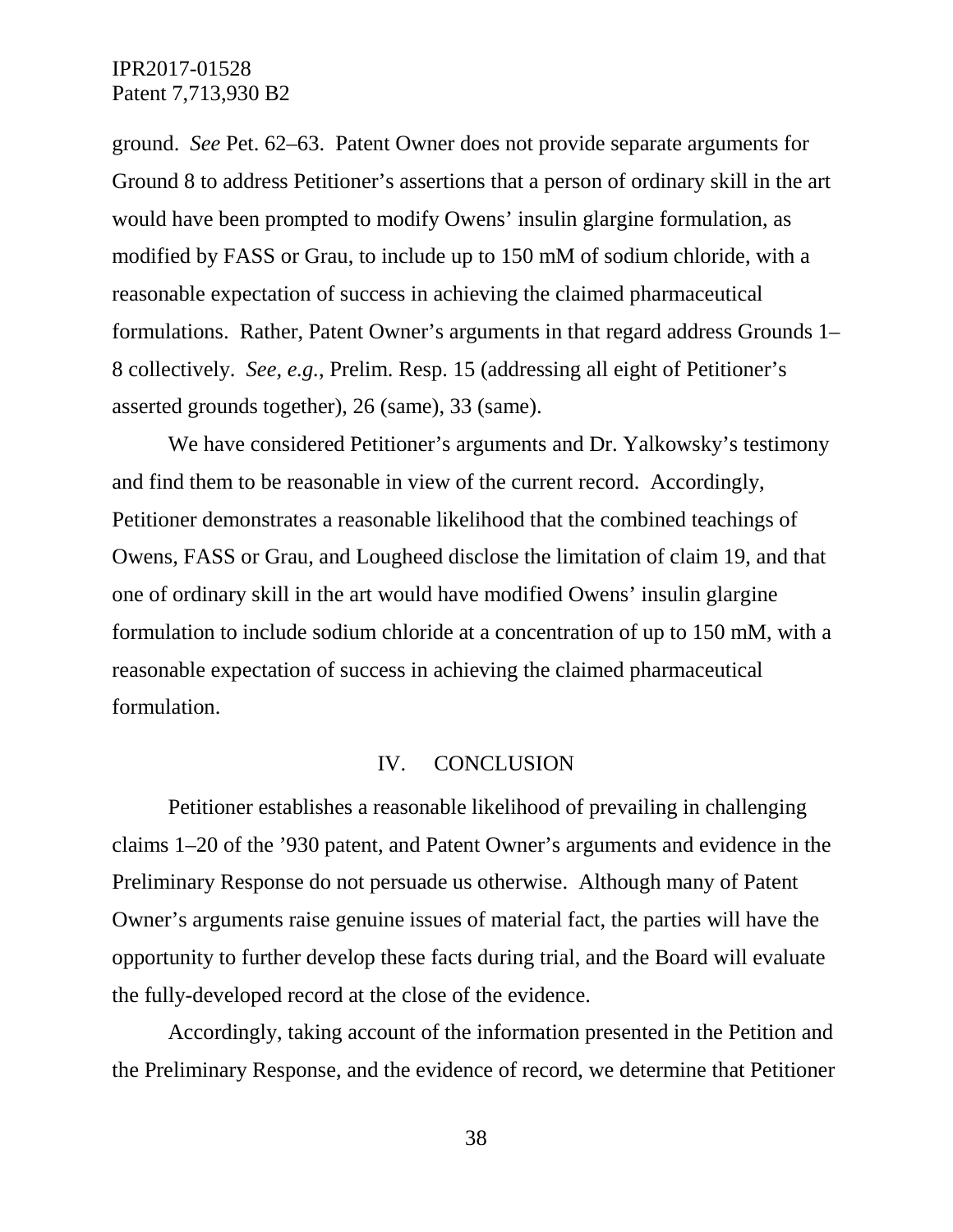establishes a reasonable likelihood that it will prevail in showing that claims 1–20 of the '930 patent are unpatentable. Our findings and conclusions are not final and may change upon consideration of the full record developed during trial.

### V. ORDER

In consideration of the foregoing, it is hereby:

ORDERED that the Petition is granted and an *inter partes* review is instituted as to:

Claims 1–20 of the '930 patent under 35 U.S.C. § 103 over the combination of Lantus Label and Lougheed;

Claims 1–18 and 20 of the '930 patent under 35 U.S.C. § 103 over the combination of Lantus Label and FASS;

Claims 1–18 and 20 of the '930 patent under 35 U.S.C. § 103 over the combination of Lantus Label and Grau;

Claim 19 of the '930 patent under 35 U.S.C. § 103 over the combination of Lantus Label, FASS or Grau, and Lougheed;

Claims 1–20 of the '930 patent under 35 U.S.C. § 103 over the combination of Owens and Lougheed;

Claims 1–18 and 20 of the '930 patent under 35 U.S.C. § 103 over the combination of Owens and FASS;

Claims 1–18 and 20 of the '930 patent under 35 U.S.C. § 103 over the combination of Owens and Grau; and

Claim 19 of the '930 patent under 35 U.S.C. § 103 over the combination of Owens, FASS or Grau, and Lougheed;

FURTHER ORDERED that no other ground of unpatentability is authorized;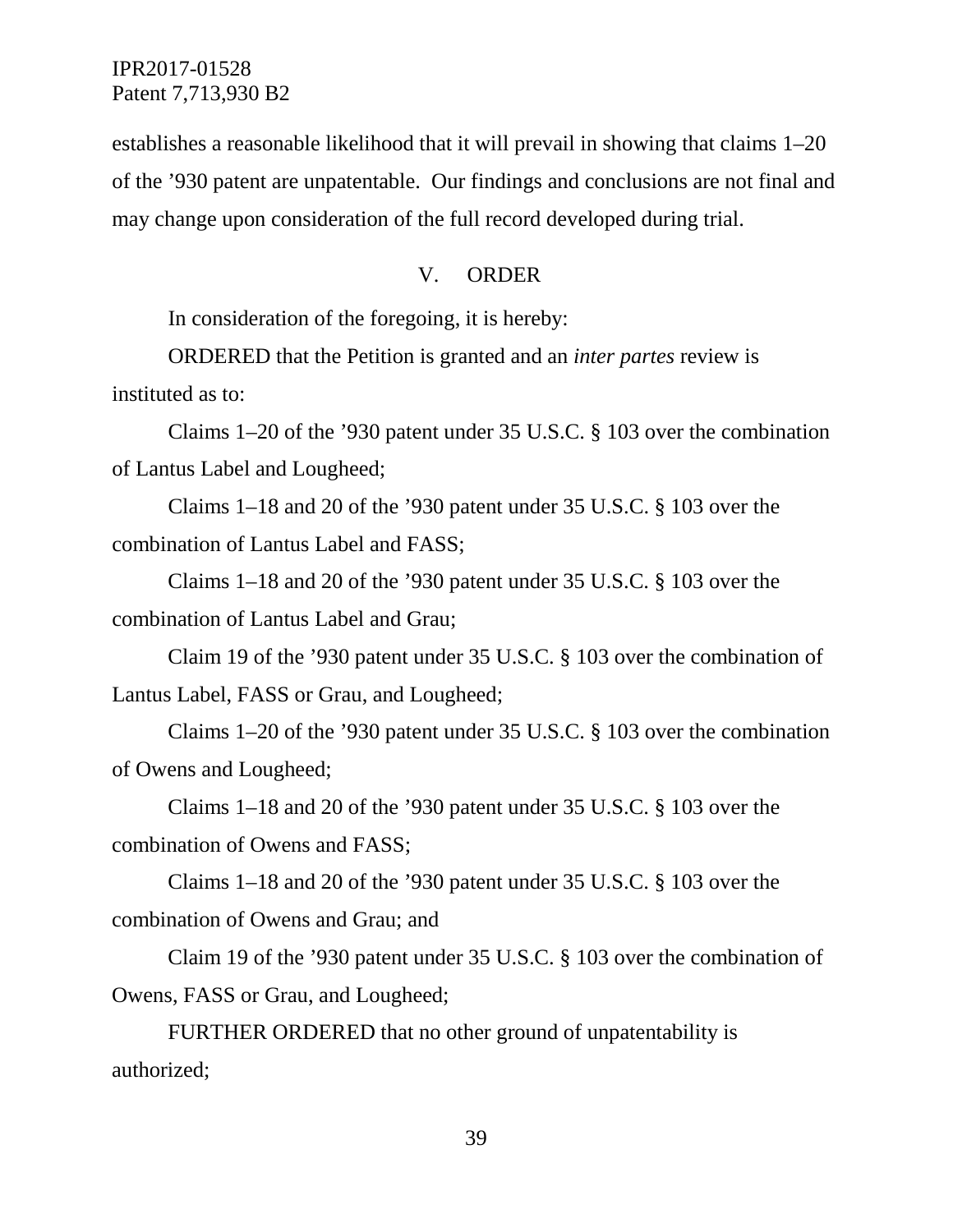FURTHER ORDERED that notice is hereby given of the institution of a trial commencing on the entry date of this decision, pursuant to 35 U.S.C. § 314(c) and 37 C.F.R. § 42.4; and

FURTHER ORDERED that Petitioner shall update its mandatory notices, within three days of the entry of this Decision, to include as related matters the pending and concluded litigation that Patent Owner identifies and IPR2017-01526.